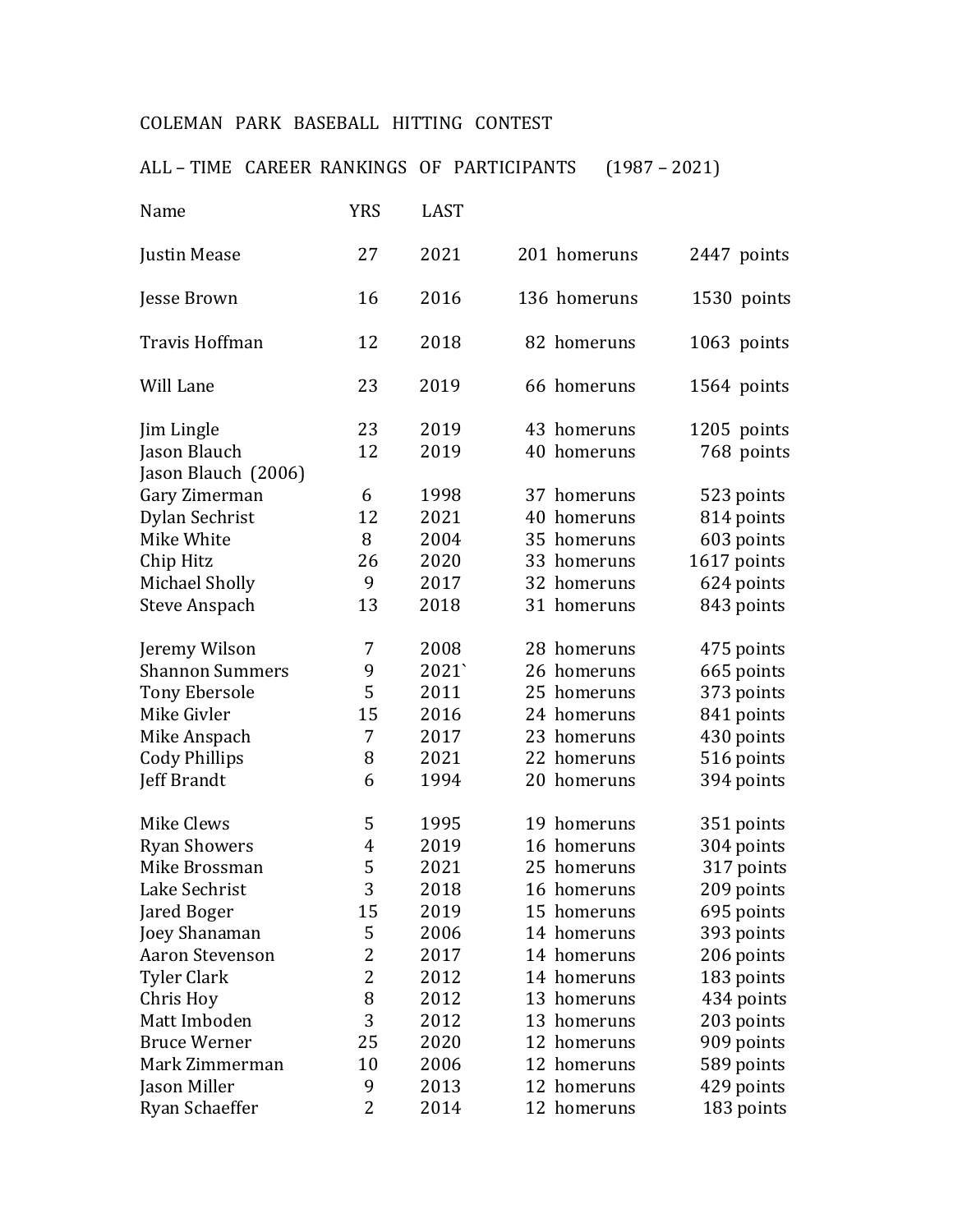| Jeff Zimmerman         | 13             | 2018 |   | 11 homeruns | 758 points |
|------------------------|----------------|------|---|-------------|------------|
| Chad Wertz             | 3              | 2004 |   | 11 homeruns | 239 points |
| Chad Felty             | 2              | 1996 |   | 11 homeruns | 162 points |
| Mike Garrett           | $\overline{2}$ | 1999 |   | 11 homeruns | 140 points |
|                        |                |      |   |             |            |
| Josh Kreiser           | 6              | 2015 | 9 | homeruns    | 370 points |
| Dave Albright          | 6              | 2014 | 9 | homeruns    | 342 points |
| <b>Brian Shaak</b>     | 4              | 2010 | 9 | homeruns    | 197 points |
| Matt Aldinger          | 2              | 2007 | 9 | homeruns    | 147 points |
| Caleb Albright         | 2              | 2016 | 9 | homeruns    | 147 points |
|                        |                |      |   |             |            |
| <b>Travis Thome</b>    | 12             | 2021 | 9 | homeruns    | 702 points |
| <b>Troy Krall</b>      | 3              | 1991 | 8 | homeruns    | 200 points |
| Matt Crawford          | $\mathbf{1}$   | 2008 | 8 | homeruns    | 107 points |
|                        |                |      |   |             |            |
| <b>Grant Fisher</b>    | 7              | 2019 | 7 | homeruns    | 315 points |
| <b>Hunter Leary</b>    | 5              | 2017 | 7 | homeruns    | 269 points |
| Stephen Gerberich      | 4              | 1996 | 7 | homeruns    | 221 points |
| Nick Bechtold          | 4              | 2017 | 7 | homeruns    | 199 points |
| Jesse Weaber           | 3              | 2019 | 7 | homeruns    | 172 points |
| <b>Matt Soliday</b>    | 2              | 2001 | 7 | homeruns    | 121 points |
| <b>Tom Clews</b>       | 2              | 1994 | 7 | homeruns    | 114 points |
| Matt Chapin            | $\mathbf{1}$   | 2012 | 7 | homeruns    | 72 points  |
|                        |                |      |   |             |            |
| Jon Boger              | 7              | 2003 | 6 | homeruns    | 318 points |
| David Revay            | 7              | 2017 | 6 | homeruns    | 278 points |
| Mike Boyer             | 4              | 2001 | 6 | homeruns    | 205 points |
| Richie Esposito        | 3              | 2007 | 6 | homeruns    | 170 points |
| Lon Krall              | 3              | 2006 | 6 | homeruns    | 162 points |
| Randal Kurtz           | 3              | 1994 | 6 | homeruns    | 162 points |
|                        |                |      |   |             |            |
| <b>Matthew Deiner</b>  | 7              | 2005 | 5 | homeruns    | 428 points |
| Tom Morgan Jr.         | 6              | 2019 | 5 | homeruns    | 348 points |
| <b>Tom Penniston</b>   | 7              | 2021 | 5 | homeruns    | 270 points |
| Elijah Blauch          | 7              | 2018 | 5 | homeruns    | 254 points |
| <b>Tyler Rosepink</b>  | 6              | 2014 | 5 | homeruns    | 243 points |
| Tyrel Yealy Sr. (1980) | 4              | 2017 | 5 | homeruns    | 201 points |
| <b>Mike Potts</b>      | 4              | 2013 | 5 | homeruns    | 196 points |
| Samuel Zeigler         | 3              | 2018 | 5 | homeruns    | 175 points |
| Jason Billich          | 3              | 2006 | 5 | homeruns    | 145 points |
| Jon Bayley             | 2              | 1996 | 5 | homeruns    | 103 points |
| <b>Steve Showers</b>   | $\mathbf{1}$   | 2014 | 5 | homeruns    | 79 points  |
| Jared Wamsher          | $\mathbf{1}$   | 2018 | 5 | homeruns    | 61 points  |
| Matt Miller            | 10             | 2013 | 4 | homeruns    | 406 points |
|                        |                |      |   |             |            |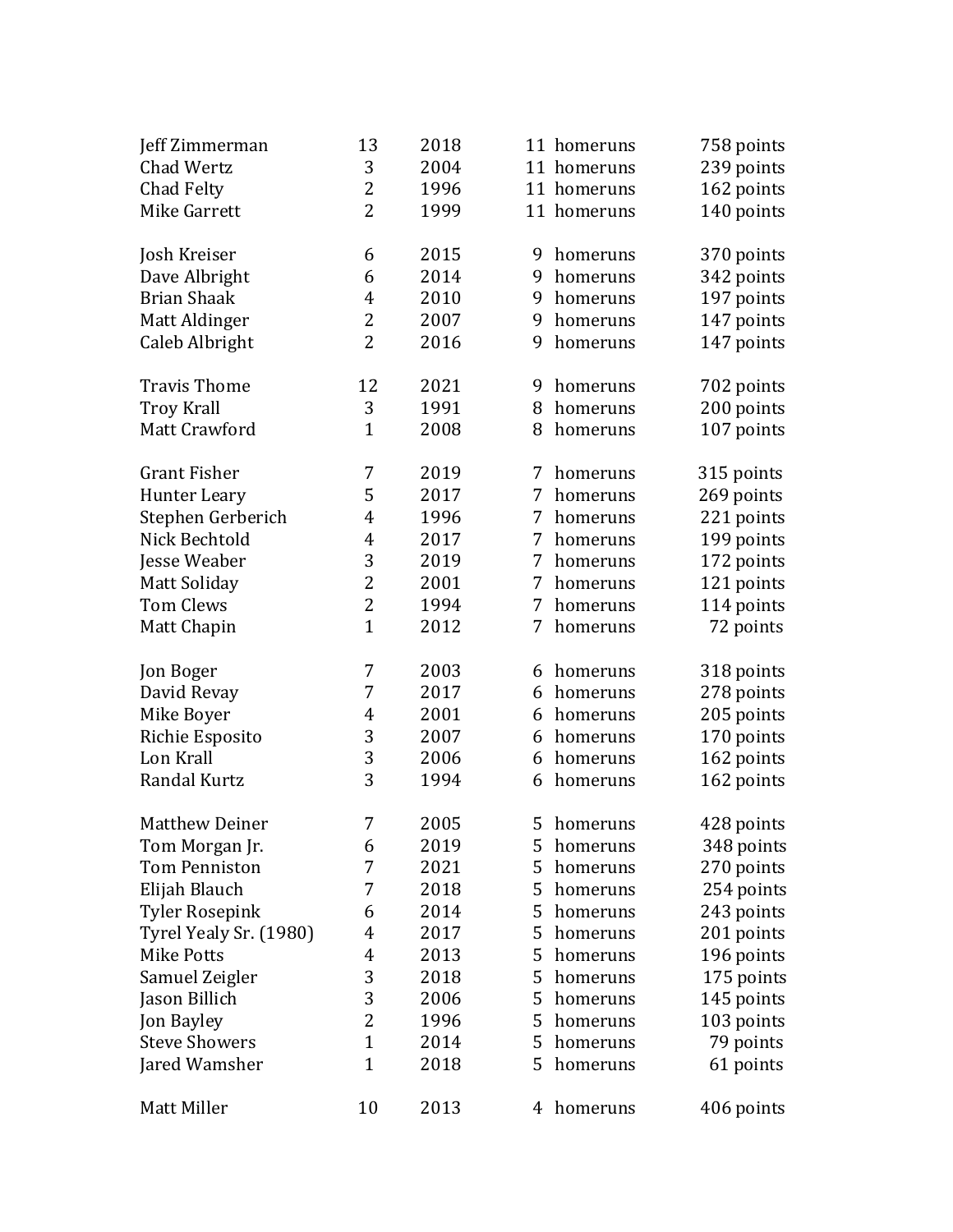| <b>Brandon Breen</b>   | 10             | 2017 | 4<br>homeruns              | 374 points |
|------------------------|----------------|------|----------------------------|------------|
| Rick Santana           | 4              | 2017 | 4<br>homeruns              | 239 points |
| Spencer Schlappich     | 4              | 2016 | 4<br>homeruns              | 237 points |
| Kyle Hoffman           | $\overline{4}$ | 2012 | 4<br>homeruns              | 215 points |
| <b>Chad Nolen</b>      | 3              | 2015 | 4<br>homeruns              | 188 points |
| <b>Wyatt Menzel</b>    | 5              | 2021 | 4 homeruns                 | 182 points |
| Tom Garman Jr.         | $\overline{4}$ | 1999 | 4<br>homeruns              | 173 points |
| John Gross             | 3              | 1994 | 4<br>homeruns              | 173 points |
| Jeremy Pulaski         | 3              | 2005 | 4<br>homeruns              | 156 points |
| Thomas Zeigler         | $\overline{2}$ | 2019 | 4<br>homeruns              | 148 points |
| Dave Kurtz             | 2              | 1990 | 4<br>homeruns              | 140 points |
| <b>Tom Tice</b>        | 3              | 2002 | 4<br>homeruns              | 133 points |
| Chris Yeagley          | $\mathbf{1}$   | 2012 | 4<br>homeruns              | 86 points  |
| Dustin Keckler         | $\mathbf{1}$   | 2009 | 4<br>homeruns              | 73 points  |
| Frank Rivera           | $\mathbf{1}$   | 2009 | 4<br>homeruns              | 60 points  |
| <b>Kevin Hott</b>      | $\mathbf{1}$   | 2012 | 4<br>homeruns              | 59 points  |
| Camryn Shaak           | 15             | 2018 | 3<br>homeruns              | 595 points |
| Andy Ill               | 7              | 1995 | 3<br>homeruns              | 334 points |
| George Sheldon III     | 7              | 1995 | 3<br>homeruns              | 283 points |
| Kermit Monk Wengert    | 6              | 2017 | 3<br>homeruns              | 224 points |
| <b>Steven Blauch</b>   | 5              | 2018 | 3<br>homeruns              | 204 points |
| John Guth              | 3              | 1996 | 3<br>homeruns              | 170 points |
| Jerry Coleman          | 4              | 1999 | 3<br>homeruns              | 169 points |
| <b>Kraig Paine</b>     | 2              | 1993 | 3<br>homeruns              | 132 points |
| Mike Snyder Sr.        | $\overline{2}$ | 2002 | 3<br>homeruns              | 129 points |
| Justin Kern            | $\mathbf{1}$   | 1995 | 3<br>homeruns              | 65 points  |
| Rob Swanger            | $\mathbf{1}$   | 2008 | 3<br>homeruns              | 62 points  |
| Allen Schneck III      | $\mathbf{1}$   | 1990 | 3<br>homeruns              | 61 points  |
| Harold White Jr.       | $\mathbf{1}$   | 1992 | 3<br>homeruns              | 57 points  |
| Do Sunho               | $\mathbf{1}$   | 2011 | 3<br>homeruns              | 50 points  |
| James Leonard Jr.      | $\mathbf{1}$   | 1990 | 3<br>homeruns              | 36 points  |
| Jeffrey Mease          | 15             | 2021 | homeruns<br>2              | 596 points |
| Dan Anspach            | 6              | 2002 | 2<br>homeruns              | 311 points |
| <b>Andy Paine</b>      | 3              | 1996 | 2<br>homeruns              | 183 points |
| Colby Neal             | 5              | 2021 | 2<br>homeruns              | 169 points |
| <b>Brandon Kirsch</b>  | 4              | 1998 | $\overline{2}$<br>homeruns | 169 points |
| Kevin Seyfert          | 3              | 1991 | 2<br>homeruns              | 154 points |
| <b>Bill Knight</b>     | 2              | 2000 | 2<br>homeruns              | 139 points |
| Greg Paine             | 2              | 1993 | 2<br>homeruns              | 116 points |
| <b>Bill Georgelis</b>  | 2              | 1988 | 2<br>homeruns              | 110 points |
| Joe Horn               | 2              | 1988 | 2<br>homeruns              | 100 points |
| Nathan Erickson        | $\mathbf{1}$   | 1998 | 2<br>homeruns              | 74 points  |
| <b>Kenny Glass</b>     | $\mathbf{1}$   | 2008 | 2<br>homeruns              | 68 points  |
| <b>Travis Wartluft</b> | $\mathbf{1}$   | 1989 | 2<br>homeruns              | 68 points  |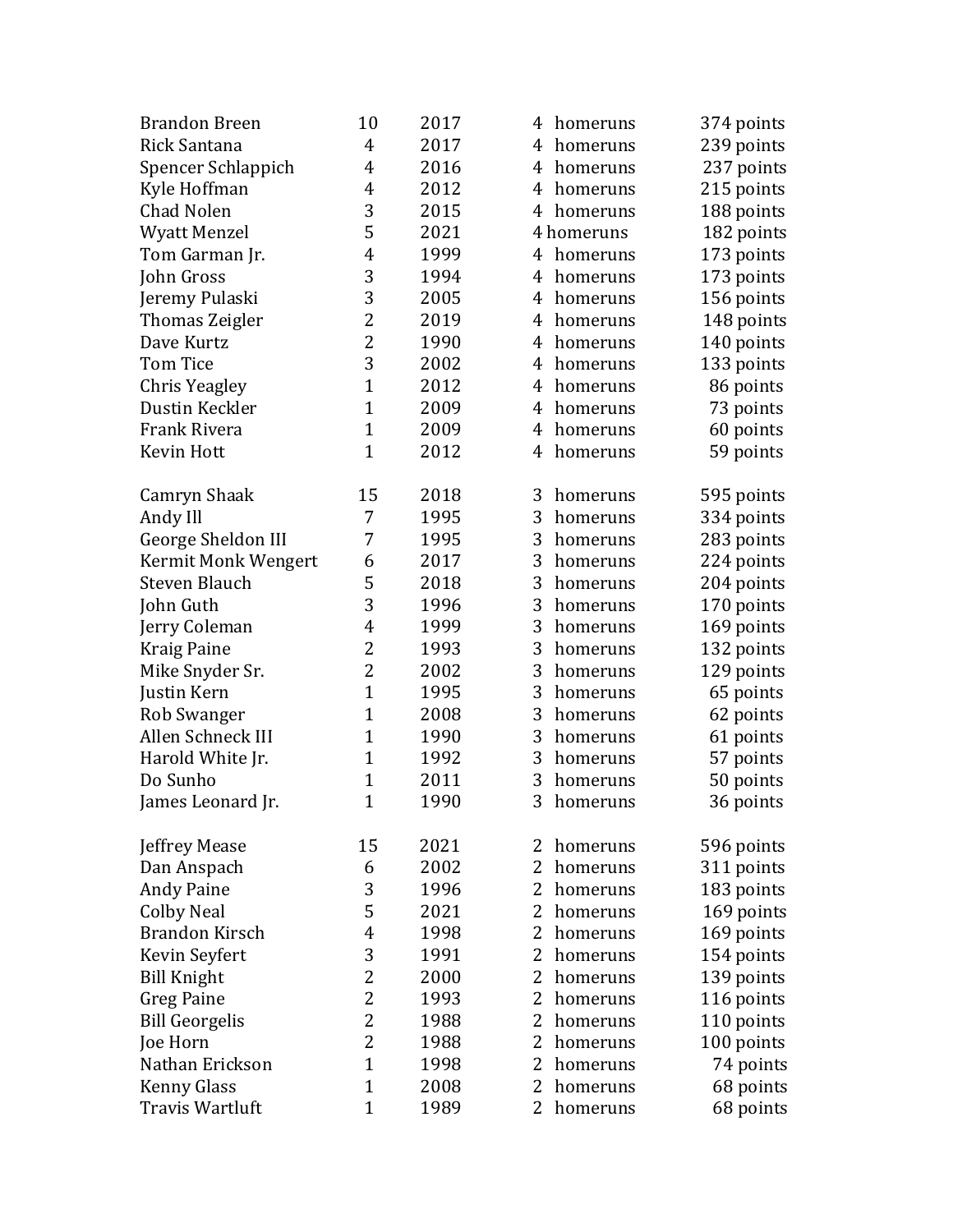| Derek Noll                    | $\mathbf{1}$   | 1999     | 2              | homeruns | 64 points  |
|-------------------------------|----------------|----------|----------------|----------|------------|
| Mike Sigmund                  | $\mathbf{1}$   | 1990     | 2              | homeruns | 64 points  |
| Josh Brown                    | $\mathbf{1}$   | 1999     | $\overline{2}$ | homeruns | 62 points  |
| Nate Trovinger                | $\mathbf{1}$   | 2018     | 2              | homeruns | 59 points  |
| Scott Inman                   | $\mathbf{1}$   | 2018     | 2              | homeruns | 59 points  |
| Chris Hauck                   | $\mathbf{1}$   | 1989     | $\overline{2}$ | homeruns | 58 points  |
| <b>Bryce Hare</b>             | $\mathbf{1}$   | 2017     | 2              | homeruns | 58 points  |
| <b>Andy Breault</b>           | $\mathbf{1}$   | 2012     | 2              | homeruns | 57 points  |
| Justin Stamm                  | $\mathbf{1}$   | 2004     | $\overline{2}$ | homeruns | 55 points  |
| <b>Adam Brunner</b>           | $\mathbf{1}$   | 1999     | 2              | homeruns | 53 points  |
| Ryan O'Donnell                | $\mathbf{1}$   | 2007     | 2              | homeruns | 44 points  |
| <b>Victor Ramos</b>           | $\mathbf{1}$   | 1990     | $\overline{2}$ | homeruns | 44 points  |
| John Seibert                  | $\mathbf{1}$   | 2018     | 2              | homeruns | 40 points  |
| Cory Derr                     | $\mathbf{1}$   | 2020     | 2              | homeruns | 35 points  |
| Tom Morgan Sr.                | 8              | 2021     | 1              | homerun  | 428 points |
| Jake Fisher                   | 7              | 2019     | $\mathbf 1$    | homerun  | 304 points |
| <b>Thomas Weise</b>           | 6              | 1995     | 1              | homerun  | 278 points |
| Kevin Shay                    | 5              | 2006     | $\mathbf 1$    | homerun  | 261 points |
| <b>Brian Gogets</b>           | 5              | 1998     | $\mathbf{1}$   | homerun  | 213 points |
| <b>Bruce Matthew Kilmoyer</b> | 4              | 2021     | 1              | homerun  | 185 points |
| Jonathan LaBarbera            | 3              | 2016     | 1              | homerun  | 132 points |
| John Binner                   | 3              | 2015     | $\mathbf{1}$   | homerun  | 131 points |
| <b>Chase Dubendorf</b>        | 3              | 2013     | 1              | homerun  | 128 points |
| Cody Kersey                   | 3              | 2013     | 1              | homerun  | 128 points |
| Tim Birch                     | 3              | 2007     | $\mathbf{1}$   | homerun  | 120 points |
| Kevin Keener                  | 3              | 2006     | 1              | homerun  | 120 points |
| Mike Whisler                  | $\overline{c}$ | 2010     | 1              | homerun  | 116 points |
| <b>Brian Atwood</b>           | $\overline{2}$ | 2011     | $\mathbf{1}$   | homerun  | 108 points |
| <b>Steve Swetland</b>         | $\overline{2}$ | 2007     | 1              | homerun  | 108 points |
| <b>Tyler Carpenter</b>        | 3              | 2008     | 1              | homerun  | 107 points |
| Jason Vindich                 | $\overline{2}$ | 1993     | $\overline{1}$ | homerun  | 102 points |
| Josh Ollar                    | 2              | deceased | 1              | homerun  | 101 points |
| Jeremy Ehrhart                | 2              | 2007     | 1              | homerun  | 99 points  |
| Steven Leonard                | 2              | 1990     | 1              | homerun  | 97 points  |
| <b>Rick Miller</b>            | $\overline{c}$ | 1991     | $\mathbf 1$    | homerun  | 96 points  |
| Jason Fullmer                 | $\overline{c}$ | 2017     | 1              | homerun  | 96 points  |
| Keith Bretzius                | 2              | 1990     | $\mathbf 1$    | homerun  | 94 points  |
| <b>Rick Smith</b>             | 2              | 2002     | 1              | homerun  | 91 points  |
| Sal Biondollo III (2000)      | 2              | 2017     | 1              | homerun  | 91 points  |
| <b>Jeff Short</b>             | $\overline{2}$ | 1989     | 1              | homerun  | 88 points  |
| Roger Schriver                | 2              | 1988     | $\mathbf 1$    | homerun  | 85 points  |
| Willie Erb                    | 2              | 1995     | 1              | homerun  | 81 points  |
| Kyle Redinger                 | $\mathbf{1}$   | 2007     | 1              | homerun  | 68 points  |
| Mike Robert Miller            | $\mathbf{1}$   | 2009     | 1              | homerun  | 67 points  |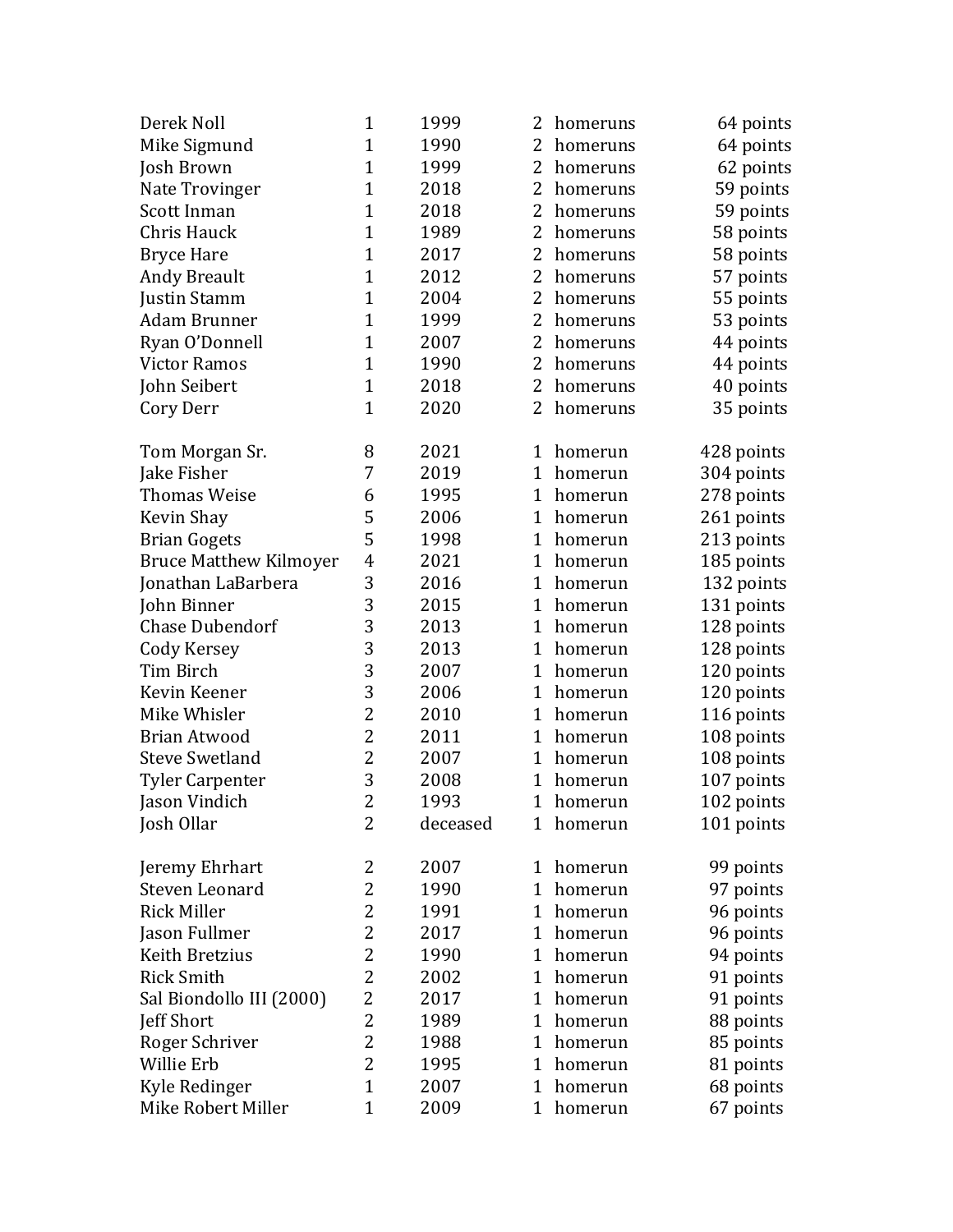| Gary Heisey              | $\mathbf{1}$   | 2006 | 1<br>homerun            | 65 points   |
|--------------------------|----------------|------|-------------------------|-------------|
| Clint Lutz               | $\mathbf{1}$   | 2003 | $\mathbf 1$<br>homerun  | 64 points   |
| Chris Kreider            | 2              | 2015 | $\mathbf{1}$<br>homerun | 61 points   |
| Cody Horst               | $\mathbf{1}$   | 2016 | $\mathbf{1}$<br>homerun | 58 points   |
| Miles Miller             | $\mathbf{1}$   | 2017 | $\mathbf 1$<br>homerun  | 57 points   |
| T J Mathis               | $\mathbf{1}$   | 2017 | $\mathbf{1}$<br>homerun | 56 points   |
| Tim Daub                 | $\mathbf 1$    | 1990 | $\mathbf 1$<br>homerun  | 56 points   |
| Jim Arnold               | $\overline{1}$ | 1990 | $\mathbf{1}$<br>homerun | 55 points   |
| Sean Reb                 | $\mathbf{1}$   | 2001 | $\mathbf{1}$<br>homerun | 54 points   |
| Marc Statler             | $\mathbf{1}$   | 2000 | 1<br>homerun            | 54 points   |
| Jeff Seyfert             | $\mathbf 1$    | 1991 | $\mathbf 1$<br>homerun  | 53 points   |
| <b>Barry Conlow</b>      | $\mathbf{1}$   | 2000 | 1<br>homerun            | 52 points   |
| Dave Leonard             | $\mathbf{1}$   | 1988 | $\mathbf 1$<br>homerun  | 51 points   |
| Chris Groff              | $\mathbf{1}$   | 1995 | 1<br>homerun            | 48 points   |
| Steven Boehler           | $\mathbf{1}$   | 1989 | 1<br>homerun            | 47 points   |
| John Lingle              | $\mathbf{1}$   | 1992 | $\mathbf{1}$<br>homerun | 47 points   |
| Mark Werner              | $\mathbf{1}$   | 1988 | $\mathbf 1$<br>homerun  | 47 points   |
| Zach Drahovsky           | $\mathbf{1}$   | 2007 | 1<br>homerun            | 46 points   |
| Jim Bergen               | $\mathbf 1$    | 2005 | $\mathbf 1$<br>homerun  | 42 points   |
| Larry Bishop             | $\mathbf{1}$   | 1987 | $\mathbf{1}$<br>homerun | 42 points   |
| <b>Martin Schneck</b>    | $\mathbf{1}$   | 1991 | 1<br>homerun            | 40 points   |
| Greg Hains               | $\mathbf{1}$   | 2008 | 1<br>homerun            | 37 points   |
| Robert Miller            | $\mathbf{1}$   | 2001 | 1<br>homerun            | 33 points   |
| <b>Mark Andrews</b>      | $\mathbf{1}$   | 2006 | $\mathbf 1$<br>homerun  | 29 points   |
| Mike P. Miller           | 25             | 2021 |                         | 1300 points |
| <b>Chris Strangarity</b> | 25             | 2021 |                         | 1073 points |
| Bill Lane Sr.            | 24             | 2019 |                         | 774 points  |
| <b>Steve Sellers</b>     | 17             | 2021 |                         | 661 points  |
| Lyle Krall               | 16             | 2021 |                         | 627 points  |
| Joe Thome                | 10             | 2020 |                         | 457 points  |
| Dr. Robert Haggard       | 12             | 2020 |                         | 353 points  |
| Dr. John Bender          | 10             | 1998 |                         | 335 points  |
| Dino Corrado             | 10             | 2021 |                         | 334 points  |
| Tom Imboden              | 6              | 2005 |                         | 301 points  |
| <b>Ryan Sellers</b>      | 7              | 2015 |                         | 300 points  |
| Alex Lingle              | 10             | 2019 |                         | 286 points  |
| Tony Lucci               | 7              | 2020 |                         | 269 points  |
| <b>Bill Warner</b>       | 11             | 2016 |                         | 263 points  |
| <b>Curry Batdorf</b>     | 6              | 1996 |                         | 256 points  |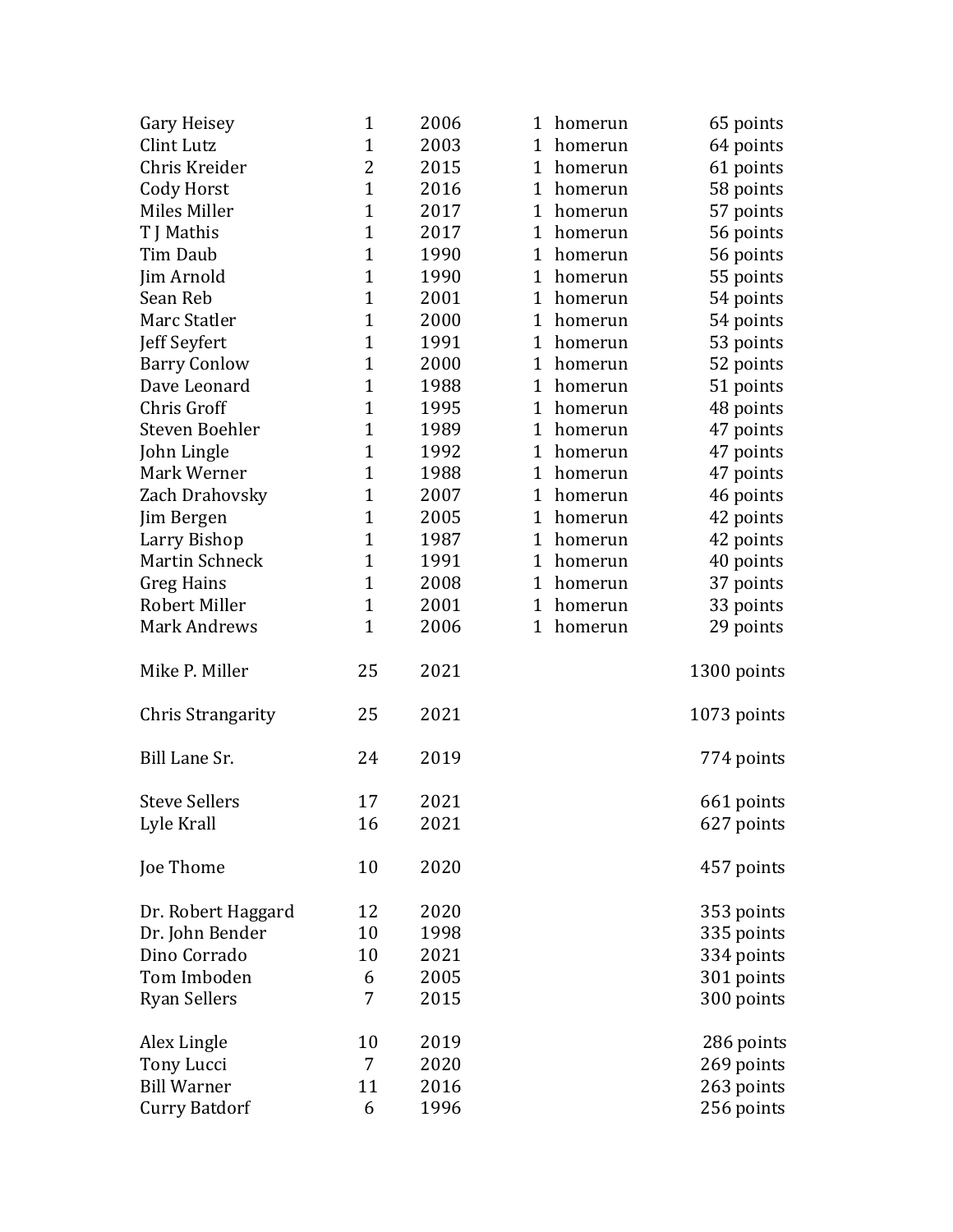| Greg Smith             | 5              | 2003     | 243 points |
|------------------------|----------------|----------|------------|
| <b>Brock Bonanno</b>   | 6              | 2020     | 242 points |
| Jason Lymaster         | 6              | 2007     | 235 points |
| Josh Imboden           | 6              | 2005     | 225 points |
| Mike Snyder Jr.        | 5              | 2004     | 214 points |
| Harry Mathis           | 7              | 2020     | 206 points |
| Pat Huggins            | 5              | 2010     | 204 points |
| <b>Matt Sellers</b>    | 6              | 2019     | 201 points |
| Cody Kissinger         | 4              | 2015     | 201 points |
|                        |                |          |            |
| Karl Skip Wolf         | 10             | 2021     | 213 points |
| Rev. Jose Roman Sr.    | 6              | 2015     | 196 points |
| Henry Killian Jr.      | 5              | 2010     | 194 points |
| <b>Bruce Raker</b>     | 4              | 2006     | 182 points |
| Matt Snyder            | 5              | 2004     | 176 points |
| Gene Long              | 5              | 2017     | 174 points |
| <b>Nolan Sellers</b>   | 6              | 2021     | 221 points |
| Joe Kreider            | 5              | 1999     | 168 points |
| <b>Scott Blauch</b>    | 4              | 2017     | 162 points |
| <b>Dillon Raker</b>    | 4              | 2006     | 147 points |
| <b>Trevor Binner</b>   | 4              | 2015     | 146 points |
| Kevin Kreider          | 4              | 2004     | 143 points |
| <b>Travis Gaidos</b>   | $\overline{c}$ | 2002     | 142 points |
| <b>Colten Shaffer</b>  | 3              | 2021     | 139 points |
| Mark Rothermal         | 3              | 1996     | 136 points |
| Corey McGinity         | 3              | 1993     | 133 points |
| Ron Zeigler            | 3              | 2019     | 132 points |
| <b>Corey Shaud</b>     | 3              | 1999     | 132 points |
| James Lingle           | 7              | 2017     | 132 points |
| Asiell Gonzalez        | 3              | 2007     | 125 points |
| Henio Santiago         | 3              | deceased | 125 points |
| Caeden Sechrist        | 8              | 2021     | 154 points |
| Dylan Killian          | 5              | 2016     | 124 points |
| Greg Kirsch            | 5              | 1999     | 121 points |
| Eli Bender             | 6              | deceased | 120 points |
| <b>Trevor Hawley</b>   | 3              | 2005     | 120 points |
| Cody Hostetter         | 3              | 2004     | 119 points |
| <b>Glenn Carpenter</b> | 3              | 2008     | 119 points |
| Dustin Arnold          | $\overline{2}$ | 2008     | 118 points |
| <b>Kerry Bretzius</b>  | 3              | 1990     | 117 points |
| Luke Mease             | 6              | 2016     | 116 points |
| Justin Shilling        | $\overline{c}$ | 2011     | 114 points |
| <b>Tony Gebhard</b>    | $\overline{4}$ | 2003     | 113 points |
| Tim Baker              | 2              | 2013     | 112 points |
| John Keener            | 3              | 2016     | 111 points |
| Jason Herr             | $\overline{4}$ | 2019     | 109 points |
|                        |                |          |            |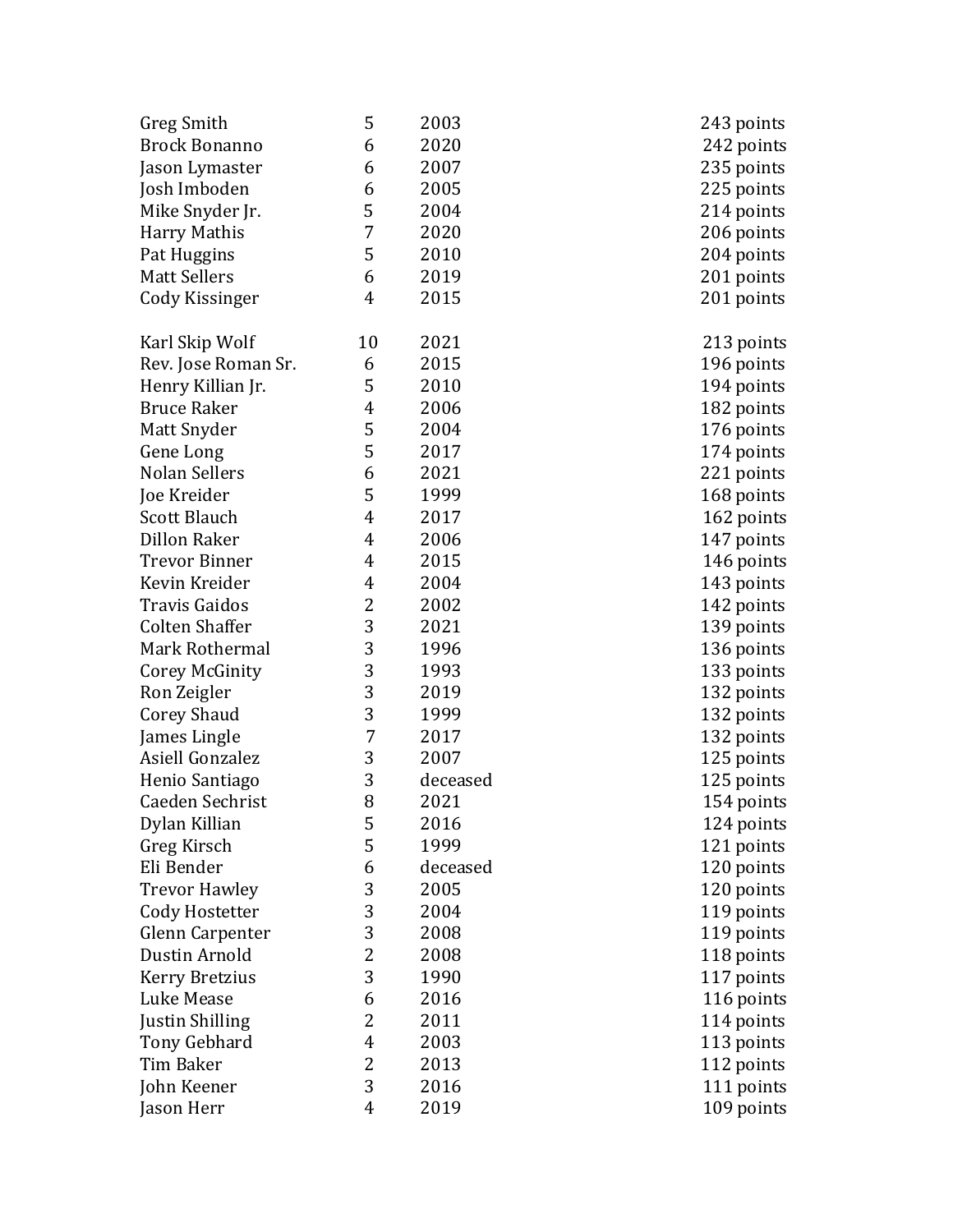| Keith LaBarbera          | 2              | 2016     | 108 points |
|--------------------------|----------------|----------|------------|
| Ryan Baker               | 2              | 2007     | 107 points |
| Mike Trimble             | 2              | 1991     | 107 points |
| Dylan Cramer             | 3              | 2015     | 107 points |
| <b>Tyler Hess</b>        | 4              | 2020     | 106 points |
| Danny Sierra             | 2              | 2007     | 105 points |
| Ronnie Esposito          | 2              | 2005     | 104 points |
| Seth Hummel              | 4              | 2019     | 103 points |
| Dallas George            | 2              | 2021     | 102 points |
| <b>Blake Strangarity</b> | 3              | 2014     | 102 points |
| William Steigelman III   | 2              | 2016     | 99 points  |
| Justin Douglas           | 2              | 2016     | 99 points  |
| Matthew Haverkamp        | 2              | 2013     | 98 points  |
| Jose Roman Jr.           | 3              | 2008     | 98 points  |
| John Cederberg           | 3              | 1997     | 97 points  |
| Ross Hopple              | $\overline{c}$ | 2017     | 97 points  |
| Christopher Allwein      | 2              | 2001     | 96 points  |
| Casey Long               | $\overline{c}$ | 1996     | 96 points  |
| Andy Bakke               | $\overline{4}$ | 1992     | 95 points  |
| Dennis Petruska          | 2              | deceased | 92 points  |
| <b>Matt Spaulding</b>    | 2              | 1997     | 92 points  |
|                          |                |          |            |
| Keith Kreider            | 2              | 1996     | 89 points  |
| Chris Fidler             | 3              | 2020     | 87 points  |
| Jeff Clouser             | 2              | 2012     | 86 points  |
| Jamie Eisenhour          | $\overline{c}$ | 2006     | 86 points  |
| <b>Brad Clements</b>     | 2              | 2001     | 83 points  |
| David Kreider            | 4              | 1995     | 83 points  |
| Lance Lightner           | $\overline{c}$ | 2003     | 82 points  |
| Jason Norris             | $\overline{2}$ | 2019     | 80 points  |
|                          |                |          |            |
| Dennis Brossman          | 3              | 1996     | 78 points  |
| Terrence Weise           | 2              | 1992     | 78 points  |
| John Gebhard             | 2              | 1998     | 76 points  |
| George Hoffman Jr.       | 2              | 2011     | 75 points  |
| Kevin Schneck            | 2              | 1991     | 73 points  |
| Josh Snyder              | 2              | 1994     | 73 points  |
| <b>Trevan Elliott</b>    | 2              | 2015     | 73 points  |
| Brandon Klinger          | 2              | 2005     | 72 points  |
| Isaiah Blauch            | 3              | 2017     | 72 points  |
| Corey Swingholm Sr.      | 3              | 2019     | 71 points  |
| Mike Fernandez           | 2              | 2007     | 71 points  |
| <b>Steve Kirsch</b>      | 3              | 1991     | 71 points  |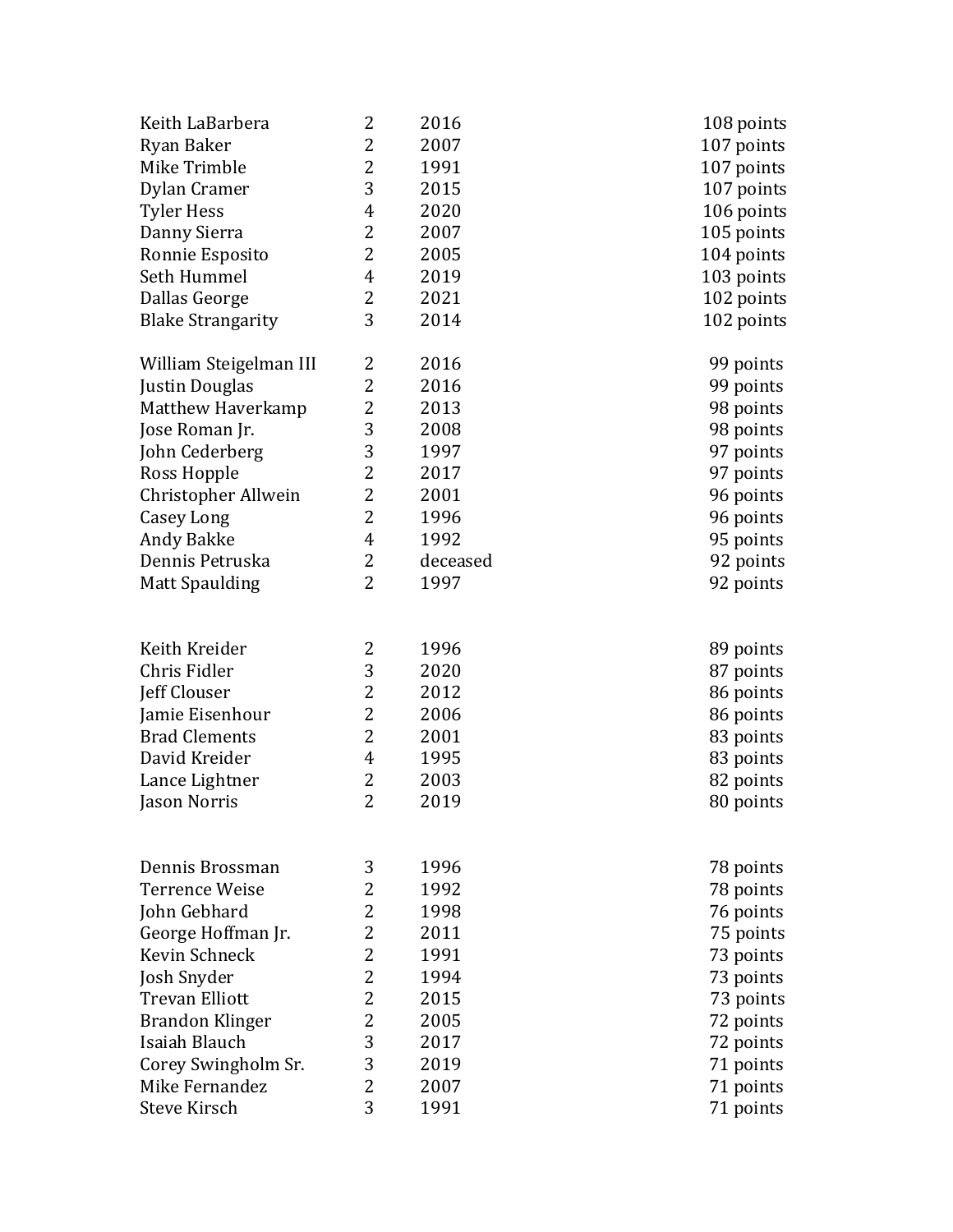| Scott Leone                  | 2              | 1996     | 71 points |
|------------------------------|----------------|----------|-----------|
| Owen Livingston              | $\mathbf{1}$   | 2018     | 69 points |
| Michael Clews                | $\overline{4}$ | 1995     | 69 points |
| Nathan Roman                 | 3              | 2009     | 69 points |
| <b>Robert Schiewe</b>        | $\overline{2}$ | 1997     | 69 points |
| Iziah Trimble                | 2              | 2013     | 69 points |
| Nathan Hower                 | 2              | 1999     | 68 points |
| <b>Ryan Sutter</b>           | $\overline{2}$ | 1997     | 68 points |
| David Eisenhauer             | 2              | 2014     | 67 points |
| Corey Wolfe                  | $\overline{2}$ | 1997     | 66 points |
| William Eisenhauer           | $\mathbf{1}$   | 1989     | 64 points |
| Joshua Minnich               | $\mathbf{1}$   | 2018     | 63 points |
| <b>Brett Wells</b>           | $\overline{2}$ | 2006     | 63 points |
| Corey Swingholm Jr.          | 3              | 2015     | 63 points |
| Christian Anspach            | 3              | 2018     | 61 points |
| Greg Behney                  | $\mathbf{1}$   | 1991     | 61 points |
| Brad Jerde                   | 2              | 1990     | 60 points |
| <b>Bill Eisenhauer</b>       | $\mathbf{1}$   | 1990     | 60 points |
| Zachary Umberger             | $\overline{2}$ | 1998     | 60 points |
| Derek Manning                | $\mathbf{1}$   | 2021     | 59 points |
| Brian Coburn III             | $\mathbf{1}$   | 2016     | 59 points |
| Dave Williams                | 2              | 1991     | 59 points |
| <b>Robert Monk</b>           | $\mathbf{1}$   | 2001     | 58 points |
| Jordan Nichols               | $\mathbf{1}$   | 2013     | 58 points |
| Ryan Moran                   | $\mathbf{1}$   | 2016     | 57 points |
| Phill Henry                  | 2              | 2012     | 57 points |
| Jeremy Capello               | 2              | 1991     | 57 points |
| Alex Kissinger               | $\mathbf{1}$   | 2012     | 57 points |
| <b>Cody Mease</b>            | 8              | 2021     | 76 points |
| Michael Brossman             | 3              | 1996     | 56 points |
| Alex Shaffer                 | 2              | 2021     | 55 points |
| Adam Wilson                  | 2              | 2001     | 55 points |
| Ralph Fink                   | 2              | deceased | 54 points |
| Matt Nimmo                   | 2              | 1994     | 54 points |
| <b>Brandon Shollenberger</b> | $\mathbf{1}$   | 2017     | 54 points |
| Evan Livingston              | $\mathbf{1}$   | 2018     | 53 points |
| Tim Albright                 | $\mathbf{1}$   | 1994     | 53 points |
| Matt Klein                   | 2              | 2005     | 53 points |
| <b>Bryant Roush</b>          | $\mathbf{1}$   | 2004     | 53 points |
| Ryan Walsh                   | $\mathbf{1}$   | 1994     | 53 points |
| Aiden Blauch                 | 3              | 2019     | 52 points |
| Ken Donough                  | $\mathbf{1}$   | 2019     | 52 points |
| Zack Blair                   | 2              | 2006     | 52 points |
| James Brossman               | 2              | 2001     | 52 points |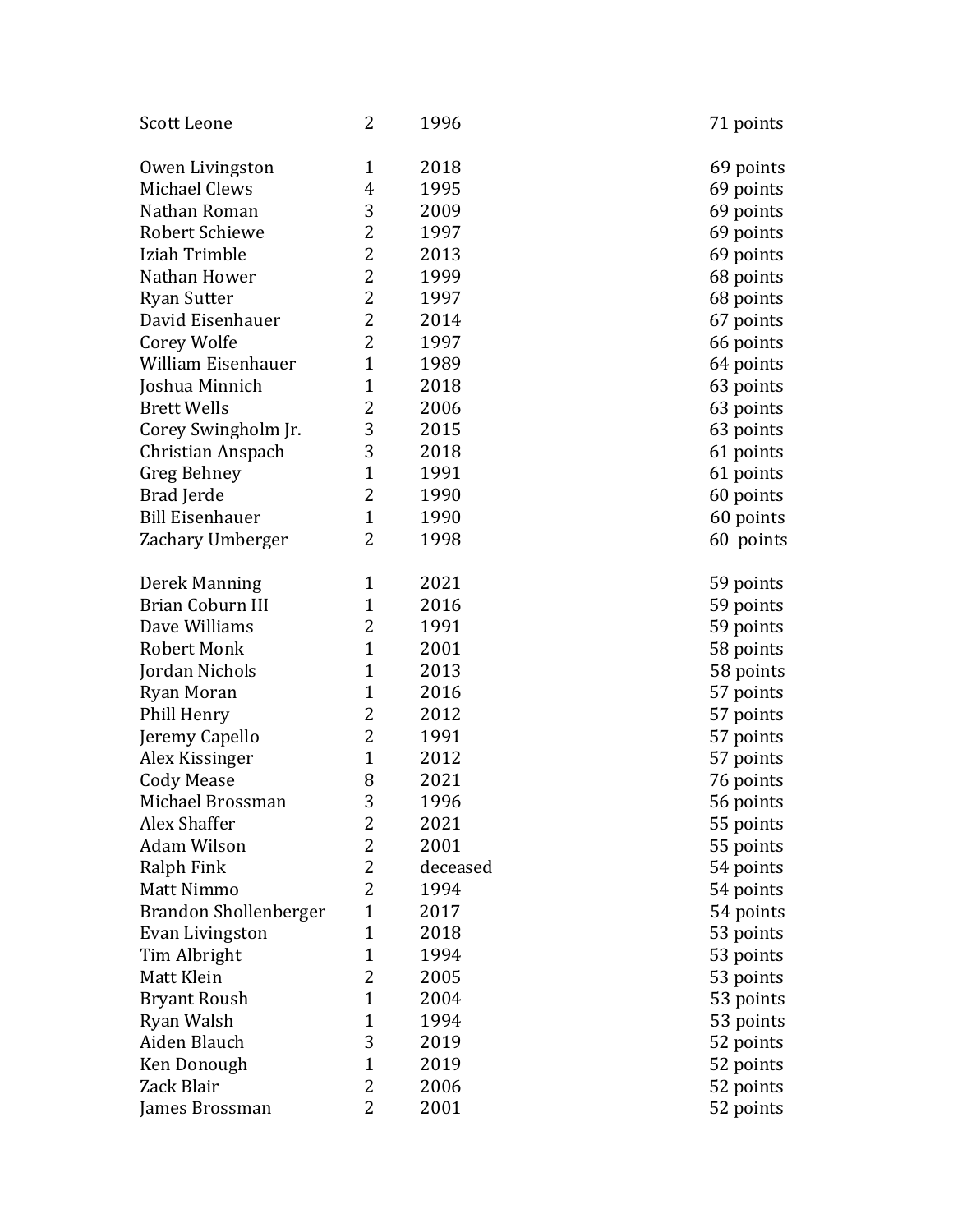| Ryan Berry             | 2            | 2001 | 52 points |  |
|------------------------|--------------|------|-----------|--|
| <b>Chad Goshert</b>    | $\mathbf{1}$ | 1995 | 52 points |  |
| Jason Groff            | 2            | 1993 | 52 points |  |
| Mike Leddick           | $\mathbf{1}$ | 1999 | 52 points |  |
| <b>Tyler Reed</b>      | $\mathbf{1}$ | 2006 | 52 points |  |
| Greg Steckbeck         | $\mathbf{1}$ | 1994 | 52 points |  |
| Brian Bicksler         | 3            | 2015 | 52 points |  |
| Jordy Polanco          | $\mathbf{1}$ | 2020 | 51 points |  |
| Andy Creamer           | 2            | 1996 | 51 points |  |
| Kenneth Boltz          | $\mathbf{1}$ | 1988 | 51 points |  |
| Xavier Gonzalez        | $\mathbf{1}$ | 2004 | 51 points |  |
| John Rico              | $\mathbf{1}$ | 2010 | 51 points |  |
| Tim Smith              | $\mathbf{1}$ | 2006 | 51 points |  |
| <b>Otianny Vicente</b> | $\mathbf{1}$ | 2006 | 51 points |  |
| Cash Anspach           | $\mathbf{1}$ | 2017 | 51 points |  |
| <b>Ben Sanders</b>     | 2            | 2017 | 51 points |  |
| <b>Matthew Seibert</b> | $\mathbf{1}$ | 2018 | 50 points |  |
| Jim Rule               | 2            | 2009 | 50 points |  |
| <b>Kyle Tice</b>       | $\mathbf{1}$ | 2007 | 50 points |  |
| Gregory Kotay II       | $\mathbf{1}$ | 2014 | 50 points |  |
| Jack Putt              | 2            | 2016 | 50 points |  |
| Ron Brewer             | $\mathbf{1}$ | 2011 | 49 points |  |
| John Kirsch            | $\mathbf{1}$ | 1991 | 49 points |  |
| Jacob Roe              | $\mathbf{1}$ | 2014 | 49 points |  |
| Greyson Reynolds       | 3            | 2020 | 48 points |  |
| <b>Richard Rutter</b>  | $\mathbf{1}$ | 2016 | 48 points |  |
| Joe Beaudry            | $\mathbf{1}$ | 2010 | 48 points |  |
| Joseph Cascarino       | $\mathbf{1}$ | 1988 | 48 points |  |
| <b>Nathan Davies</b>   | 2            | 1990 | 48 points |  |
| Tom Erb                | $\mathbf{1}$ | 1995 | 48 points |  |
| John Gardner           | $\mathbf{1}$ | 1995 | 48 points |  |
| Kyle Gardner           | 2            | 2003 | 48 points |  |
| <b>Matt Harmon</b>     | $\mathbf{1}$ | 2007 | 48 points |  |
| Jeff Keppley           | 1            | 1988 | 48 points |  |
| Adam Killian           | $\mathbf{1}$ | 2005 | 48 points |  |
| Matthew Klein          | 2            | 2010 | 48 points |  |
| <b>Shane Michael</b>   | $\mathbf{1}$ | 1989 | 48 points |  |
| Albert Migliaccio      | $\mathbf{1}$ | 2000 | 48 points |  |
| Jesse Nolen            | $\mathbf{1}$ | 2009 | 48 points |  |
| Stephen Walkowiak      | 2            | 2003 | 48 points |  |
| Justin Swingholm       | $\mathbf{1}$ | 2014 | 48 points |  |
| Korie Dechert          | $\mathbf{1}$ | 1991 | 47 points |  |
| <b>Brian Bucher</b>    | $\mathbf{1}$ | 2004 | 47 points |  |
| Mike Englehart         | $\mathbf{1}$ | 1988 | 47 points |  |
| David Herzog           | $\mathbf{1}$ | 1988 | 47 points |  |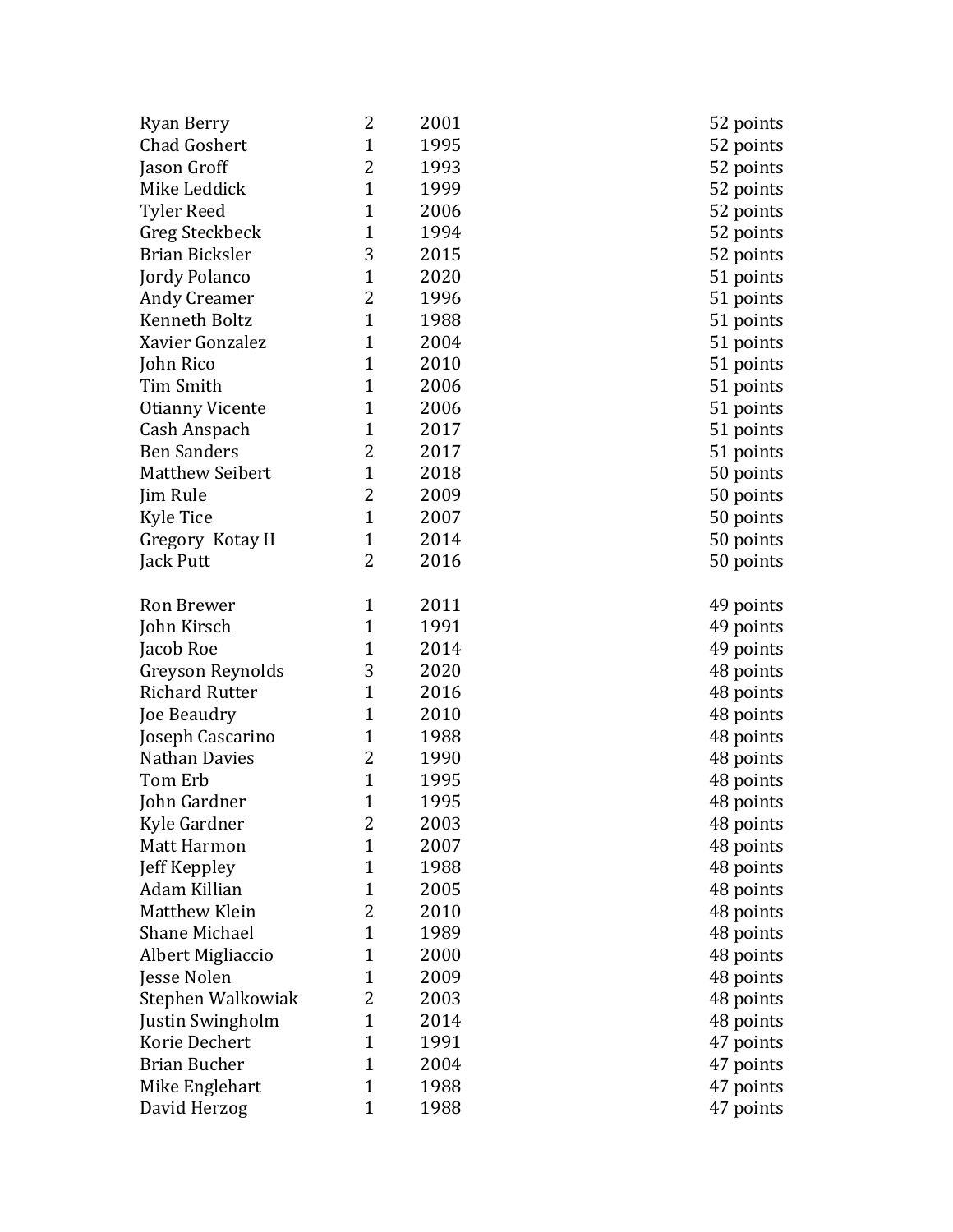| Ed Hostetter            | $\mathbf{1}$ | 2004 | 47 points |
|-------------------------|--------------|------|-----------|
| Mike Kiley              | $\mathbf{1}$ | 2008 | 47 points |
| Travis Ludwig           | $\mathbf{1}$ | 2010 | 47 points |
| John Newmaster          | $\mathbf{1}$ | 1993 | 47 points |
| David Runkle            | $\mathbf{1}$ | 1988 | 47 points |
| <b>Austin Showalter</b> | $\mathbf{1}$ | 2009 | 47 points |
| <b>Larry Stegall</b>    | $\mathbf{1}$ | 1997 | 47 points |
| Joseph Carpenter        | 2            | 2010 | 46 points |
| <b>George Daubert</b>   | 2            | 1988 | 46 points |
| Justin Hall             | $\mathbf{1}$ | 1994 | 46 points |
| Jose Rivera             | $\mathbf{1}$ | 2006 | 46 points |
| <b>Scot Ruffner</b>     | 2            | 1990 | 46 points |
| Dean Zechman            | $\mathbf{1}$ | 2021 | 45 points |
| Frank A. Rivera         | $\mathbf{1}$ | 2019 | 45 points |
| <b>Steve Metzger</b>    | 2            | 1991 | 45 points |
| Sturgis Poorman         | $\mathbf{1}$ | 1998 | 45 points |
| Rodney Truax            | $\mathbf{1}$ | 1988 | 45 points |
| Daniel Wilson           | $\mathbf{1}$ | 1998 | 45 points |
| Julian Biondollo        | 2            | 2017 | 45 points |
| Jeff Dunk               | $\mathbf{1}$ | 1994 | 44 points |
| <b>Edward Batdorf</b>   | $\mathbf{1}$ | 1991 | 44 points |
| Ryan Carpenter          | 2            | 2008 | 44 points |
| Victor Gonzalez         | $\mathbf{1}$ | 1989 | 44 points |
| Ray Gulliver            | 2            | 2003 | 44 points |
| Dan Myers               | $\mathbf{1}$ | 1997 | 44 points |
| Mike Werner             | $\mathbf{1}$ | 2007 | 44 points |
| <b>Braden Elliott</b>   | $\mathbf{1}$ | 2015 | 44 points |
| <b>Vincent Andrews</b>  | 2            | 2007 | 43 points |
| Tom Jacoby              | $\mathbf{1}$ | 1988 | 43 points |
| Robert Monk II          | $\mathbf{1}$ | 2000 | 43 points |
| <b>Ed Showers</b>       | $\mathbf{1}$ | 2001 | 43 points |
| <b>Bill Bechtold</b>    | $\mathbf{1}$ | 2007 | 42 points |
| Dauri Almonte           | 2            | 2003 | 42 points |
| <b>Brad Brandt</b>      | $\mathbf{1}$ | 1999 | 42 points |
| <b>Steve Gaidos</b>     | $\mathbf{1}$ | 2002 | 42 points |
| Jake Long               | $\mathbf{1}$ | 1989 | 42 points |
| Luis Melecio            | $\mathbf{1}$ | 2013 | 42 points |
| <b>Tyler Shaeffer</b>   | $\mathbf{1}$ | 2017 | 42 points |
| <b>Scott Long</b>       | $\mathbf{1}$ | 2019 | 41 points |
| Adam Brossman           | 3            | 1996 | 41 points |
| <b>Steve Dubendorf</b>  | $\mathbf{1}$ | 2006 | 41 points |
| Jeffrey Kiscadden       | $\mathbf{1}$ | 1989 | 41 points |
| Frank Leddick           | $\mathbf{1}$ | 1989 | 41 points |
| <b>Steve Wallcowiak</b> | $\mathbf{1}$ | 2006 | 41 points |
| Ernie Westhafer         | $\mathbf{1}$ | 1990 | 41 points |
| <b>Todd Yancey</b>      | $\mathbf{1}$ | 1994 | 41 points |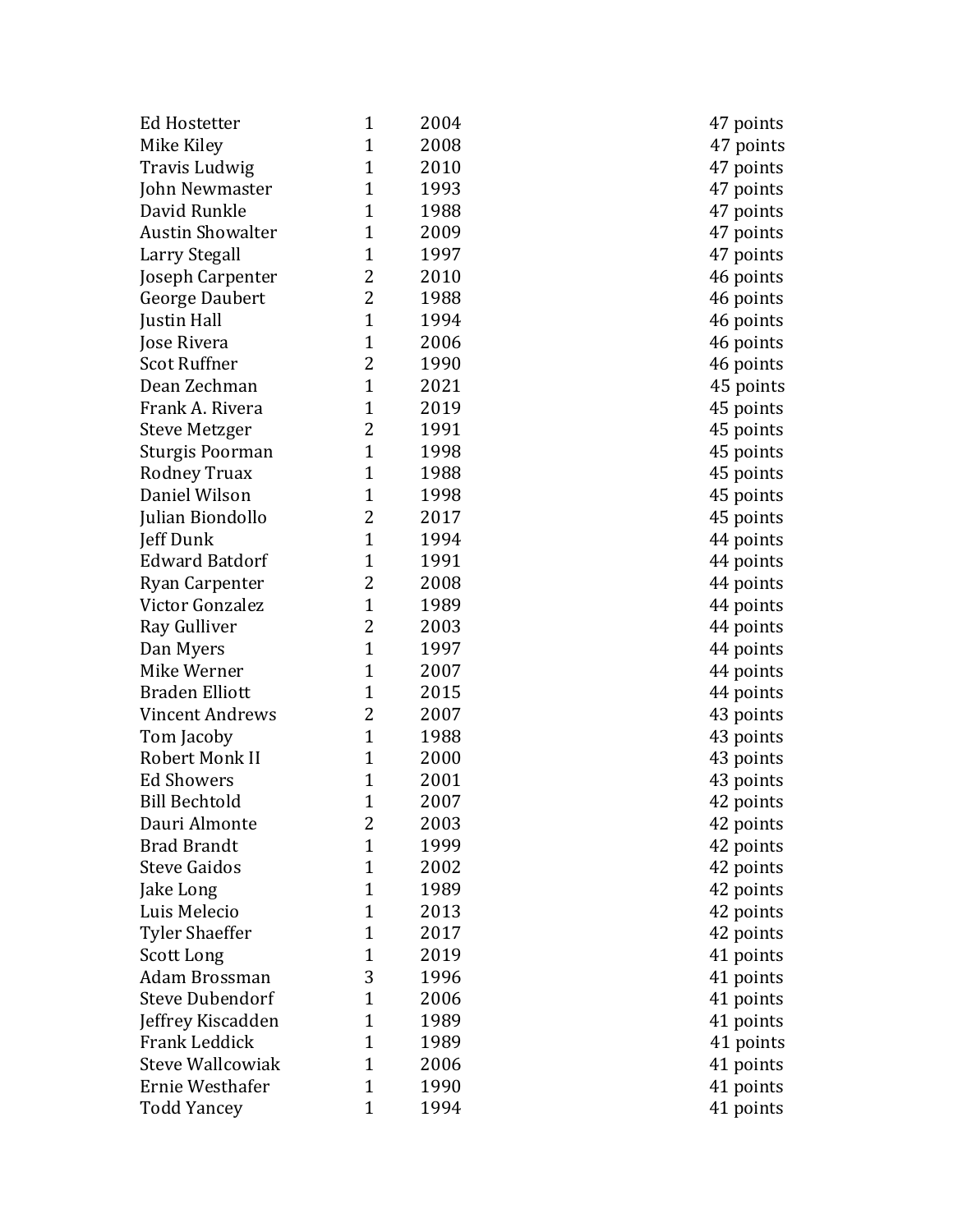| Tim Schaeffer             | $\mathbf{1}$   | 2014     | 41 points |
|---------------------------|----------------|----------|-----------|
| <b>Tyler Starry</b>       | $\mathbf{1}$   | 2016     | 40 points |
| Derek Hostetter           | $\mathbf{1}$   | 2004     | 40 points |
| Gene Bachman              | $\mathbf{1}$   | 2005     | 40 points |
| Joe Golembewski           | $\mathbf 1$    | 1993     | 40 points |
| Alex Hambleton            | $\mathbf{1}$   | 2003     | 40 points |
| Matt Lightner             | 2              | 2003     | 40 points |
| Mike Lightner             | $\overline{2}$ | 2003     | 40 points |
| Pete McCurdy              | $\mathbf{1}$   | 2003     | 40 points |
| Michael J. Miller         | $\mathbf{1}$   | deceased | 40 points |
| Jacee Orta                | $\mathbf{1}$   | 2013     | 40 points |
| Randy Polanco             | $\mathbf{1}$   | 2020     | 39 points |
| Derek Fisher (MLB - 2017) | $\mathbf{1}$   | 2005     | 39 points |
| <b>Bob Gardner</b>        | 1              | 1995     | 39 points |
| Ray McGinity              | $\mathbf{1}$   | 1993     | 39 points |
| <b>Matthew Newmaster</b>  | $\mathbf{1}$   | 1993     | 39 points |
| <b>Thomas Slaughter</b>   | $\mathbf{1}$   | 1988     | 39 points |
| Mark Snoberger            | $\mathbf{1}$   | 1996     | 39 points |
| Dave Herzog               | $\mathbf{1}$   | 1989     | 38 points |
| George Adams              | $\mathbf{1}$   | 1992     | 38 points |
| <b>Israel Delgado</b>     | $\mathbf{1}$   | 2006     | 38 points |
| <b>Bill Eisenhour</b>     | $\mathbf{1}$   | 2006     | 38 points |
| Ryan Lightner             | 2              | 2003     | 38 points |
| <b>Georg Panol</b>        | $\mathbf{1}$   | 2003     | 38 points |
| Nick Sweigart             | $\mathbf{1}$   | 2011     | 38 points |
| <b>Tyler Tressler</b>     | $\mathbf{1}$   | 2006     | 38 points |
| John Butts                | $\mathbf{1}$   | 2017     | 38 points |
| Daulton Steiner           | $\mathbf{1}$   | 2017     | 38 points |
| Ray Bradshaw              | $\mathbf{1}$   | 1993     | 37 points |
| Thomas Camasto Jr.        | $\mathbf{1}$   | 1989     | 37 points |
| Teofilo DeJesus           | $\mathbf{1}$   | 2003     | 37 points |
| Charles Fager Jr.         | 1              | 2000     | 37 points |
| Vince Guntle              | 1              | 1988     | 37 points |
| <b>Scott Smith</b>        | 1              | 2008     | 37 points |
| Greg Bicher               | 1              | 2015     | 37 points |
| Dave Bennett              | 1              | 1997     | 36 points |
| <b>Bill Eck</b>           | 1              | 1988     | 36 points |
| Roger Hehnly              | 1              | 1988     | 36 points |
| Cory Kissinger            | 1              | 1993     | 36 points |
| Isaiaha Rodriguez         | 2              | 2015     | 36 points |
| Luke Seyfert              | $\mathbf{1}$   | 2017     | 36 points |
| Tom Bennetch              | 1              | 1991     | 35 points |
| Joshua Berkheimer         | 1              | 2008     | 35 points |
| Lee Bucks                 | 1              | 1996     | 35 points |
| Camren Kyle Eberhart      | 2              | 2013     | 35 points |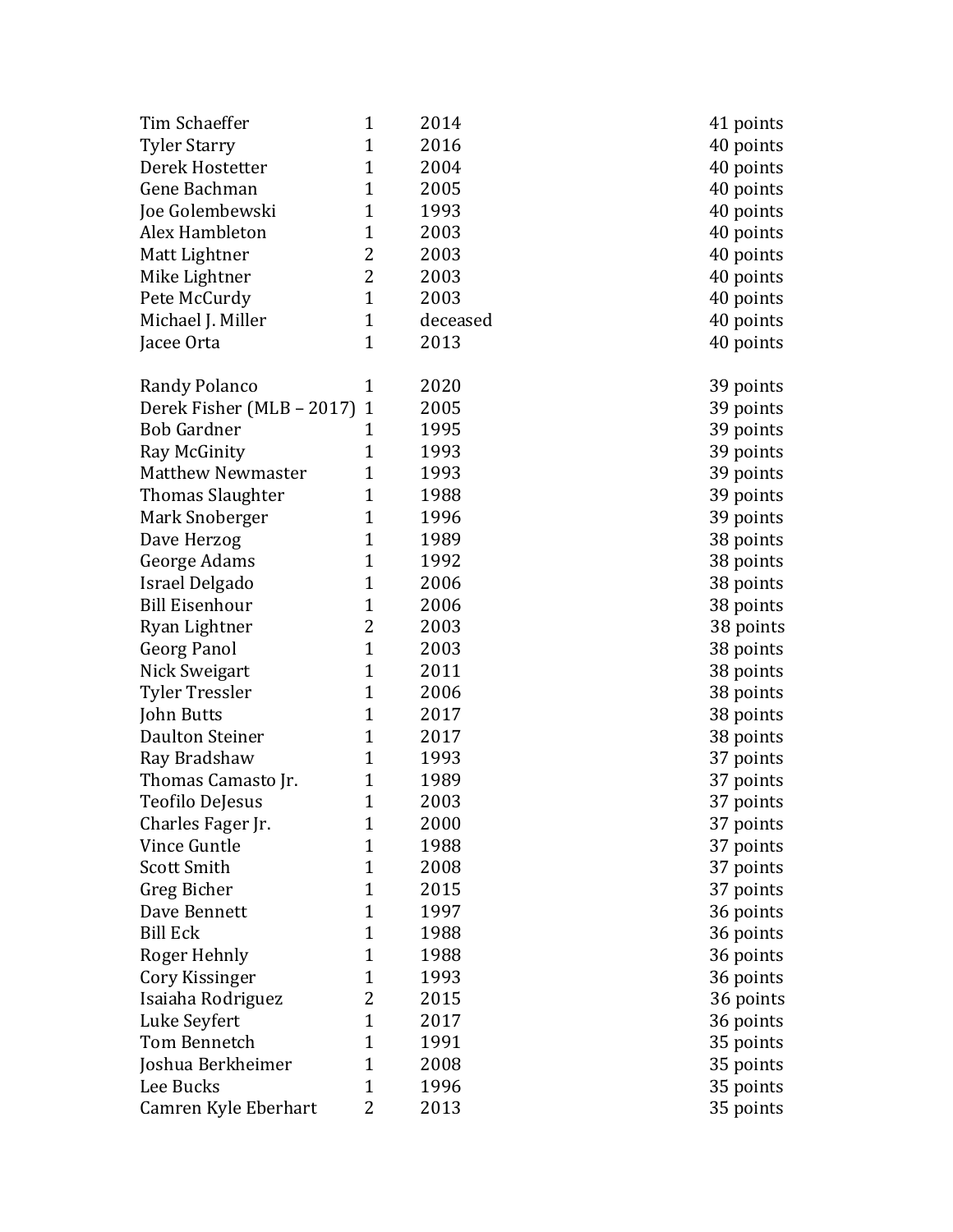| Mark Frantz             | 1              | 1989 |
|-------------------------|----------------|------|
| <b>Thomas Houser</b>    | 2              | 2001 |
| Matt Knox               | $\mathbf{1}$   | 1991 |
| Kevin Long              | $\mathbf{1}$   | 2008 |
| Jim Loser               | $\mathbf{1}$   | 1991 |
| Wilfredo Rodriguez      | 1              | 2006 |
| Carl Walkowiak Jr.      | 1              | 2002 |
| <b>Charlie Summers</b>  | $\mathbf{1}$   | 2021 |
| Ethan Blauch            | 3              | 2019 |
| <b>Bob Barlett</b>      | $\mathbf{1}$   | 1989 |
| Carlos Barroso          | $\mathbf{1}$   | 2008 |
| Mike Demey              | $\mathbf 1$    | 1996 |
| Dave Kemper             | $\mathbf{1}$   | 1992 |
| <b>Brandon Groff</b>    | $\mathbf{1}$   | 2002 |
| Jeremy Long             | $\mathbf{1}$   | 2012 |
| <b>Tony Rockett</b>     | $\mathbf{1}$   | 1993 |
| <b>Brady Coburn</b>     | $\mathbf{1}$   | 2016 |
| Ron Birch               | $\mathbf{1}$   | 1993 |
| Greg Capretti           | $\mathbf{1}$   | 1994 |
| Ed Harmon               | $\mathbf{1}$   | 1991 |
| <b>Gene Houser</b>      | $\mathbf{1}$   | 1991 |
| <b>Brian Stegall</b>    | $\mathbf{1}$   | 1997 |
| <b>Chad Thomas</b>      | $\mathbf{1}$   | 1991 |
| Vincent Battistelli     | 1              | 2020 |
| <b>Travis Birch</b>     | $\mathbf{1}$   | 1988 |
| James DiScuillo Jr.     | $\mathbf{1}$   | 2001 |
| Alex Gonzalez           | $\mathbf{1}$   | 2004 |
| Juan Gonzalez           | $\mathbf{1}$   | 2004 |
| Justin Lymaster         | $\mathbf{1}$   | 2011 |
| <b>Fred Yeagley</b>     | $\mathbf{1}$   | 2011 |
| <b>Brent Carpenter</b>  | 1              | 2017 |
| <b>Caden Phillips</b>   | 3              | 2021 |
| Brian Coburn Jr.        | 1              | 2016 |
| <b>Travis Dunlap</b>    | 1              | 2003 |
| Jeremy Eckert           | 1              | 1989 |
| Sam Fourman             | 1              | 1999 |
| Noah Kling              | 1              | 2013 |
| Matt Moyer              | 1              | 2004 |
| Jonathan Shaeffer       | 1              | 1989 |
| Derek Shay              | 1              | 2005 |
| Dane Strangarity        | 2              | 1999 |
| Marshall Z. Harper      | $\mathbf{1}$   | 2014 |
| <b>Holt Mease</b>       | 5              | 2021 |
| <b>Kyle Strangarity</b> | $\overline{c}$ | 2021 |
| Shannon Brightbill      | 1              | 1989 |
| <b>Richard Clay</b>     | $\mathbf{1}$   | 1995 |

35 points 35 points 35 points 35 points 35 points 35 points 35 points 34 points 34 points 34 points 34 points 34 points 34 points 34 points 34 points 34 points 33 points 33 points 33 points 33 points 33 points 33 points 33 points 32 points 32 points 32 points 32 points 32 points 32 points 32 points 32 points 53 points 31 points 31 points 31 points 31 points 31 points 31 points 31 points 31 points 31 points 31 points 50 points 67 points 30 points 30 points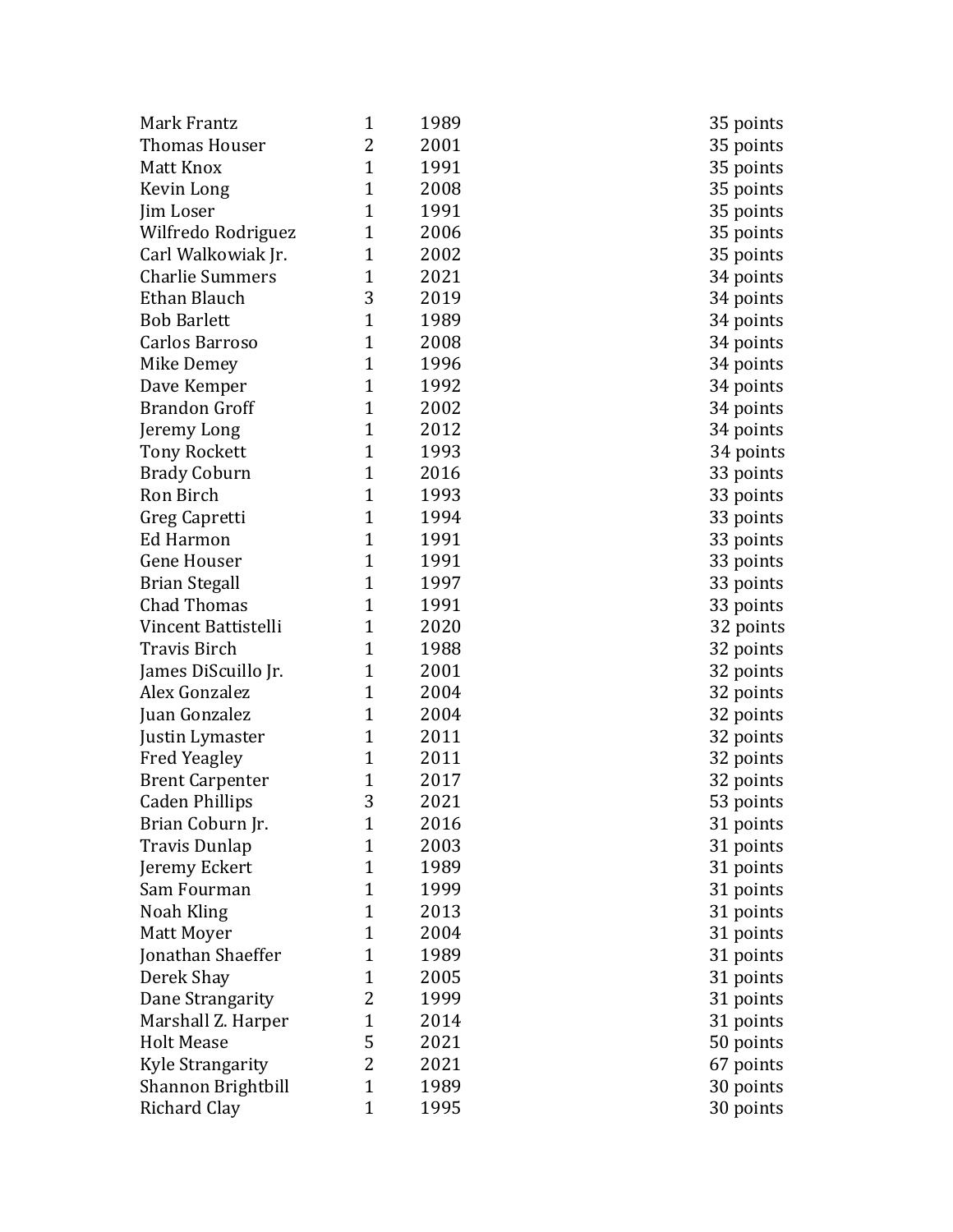| Esteban Nieves Coldevo      | 1            | 2013 | 30 points |
|-----------------------------|--------------|------|-----------|
| Everett Dry                 | $\mathbf{1}$ | 1991 | 30 points |
| Marshall Breen              | 2            | 2015 | 30 points |
|                             |              |      |           |
| <b>Chase Norris</b>         | $\mathbf{1}$ | 2019 | 29 points |
| Stephen Clark               | $\mathbf{1}$ | 2011 | 29 points |
| Jose Class                  | $\mathbf{1}$ | 2011 | 29 points |
| Josh Keppley                | $\mathbf{1}$ | 1988 | 29 points |
| John Reppert                | $\mathbf{1}$ | 2000 | 29 points |
| <b>Tony Seguinot</b>        | $\mathbf{1}$ | 2001 | 29 points |
| Joe Shuey                   | $\mathbf{1}$ | 2001 | 29 points |
| Robert Singer               | $\mathbf{1}$ | 1989 | 29 points |
| <b>Frank Boyer</b>          | $\mathbf{1}$ | 2017 | 29 points |
| Gabriel Pizarro-Duran       | $\mathbf{1}$ | 2017 | 29 points |
| Jack Kleisath               | $\mathbf{1}$ | 2021 | 28 points |
| Chris George                | $\mathbf{1}$ | 2020 | 28 points |
| Grant Okonak                | $\mathbf{1}$ | 2019 | 28 points |
| John Wentling               | $\mathbf{1}$ | 2018 | 28 points |
| <b>Shjon Daub</b>           | $\mathbf{1}$ | 2017 | 28 points |
| Robert DeGroat              | $\mathbf{1}$ | 1989 | 28 points |
| Sam Gonzalez                | $\mathbf{1}$ | 2000 | 28 points |
| Charlie Kiley               | $\mathbf{1}$ | 2008 | 28 points |
| Jim Logan                   | $\mathbf{1}$ | 2006 | 28 points |
| Jerry Lymaster              | $\mathbf{1}$ | 2011 | 28 points |
| B J Read                    | $\mathbf{1}$ | 1989 | 28 points |
| Casey Rule                  | 2            | 2003 | 28 points |
| <b>Ed Rutter</b>            | $\mathbf{1}$ | 2006 | 28 points |
| Guillermo Santiago          | $\mathbf{1}$ | 2006 | 28 points |
| <b>Mike Sellers</b>         | $\mathbf{1}$ | 1993 | 28 points |
| <b>Bernard Webber</b>       | $\mathbf{1}$ | 1987 | 28 points |
| Josh Fager                  | $\mathbf{1}$ | 2000 | 27 points |
| Ted Gogets                  | $\mathbf{1}$ | 1994 | 27 points |
| Brian Krall                 | 1            | 1990 | 27 points |
| Joe Neal                    | $\mathbf{1}$ | 1989 | 27 points |
| Rafael Rodriguez            | 1            | 2008 | 27 points |
| Michael Shay                | 1            | 1994 | 27 points |
| Greg Krezmien               | 1            | 2014 | 27 points |
| James Hartman               | 1            | 2017 | 27 points |
| Jude Penniston              | 5            | 2021 | 39 points |
| Thomas J. Gassert           | 2            | 2021 | 55 points |
| <b>Mason Stewart</b>        | $\mathbf{1}$ | 2019 | 26 points |
| Ron Weidman                 | $\mathbf{1}$ | 2016 | 26 points |
| Derek Boehler               | 1            | 1995 | 26 points |
| <b>Christopher Burchett</b> | 2            | 1995 | 26 points |
| Matt Ill Jr.                | $\mathbf{1}$ | 1988 | 26 points |
| Clint Keeney                | $\mathbf{1}$ | 2008 | 26 points |
|                             |              |      |           |

30 points 30 points 29 points 29 points 29 points 29 points 29 points 29 points 29 points 29 points 29 points 29 points 28 points 28 points 28 points 28 points 28 points 28 points 28 points 28 points 28 points 28 points 28 points 28 points 28 points 28 points 28 points 27 points 27 points 27 points 27 points 27 points 27 points 27 points 27 points 39 points 55 points 26 points 26 points 26 points 26 points 26 points 26 points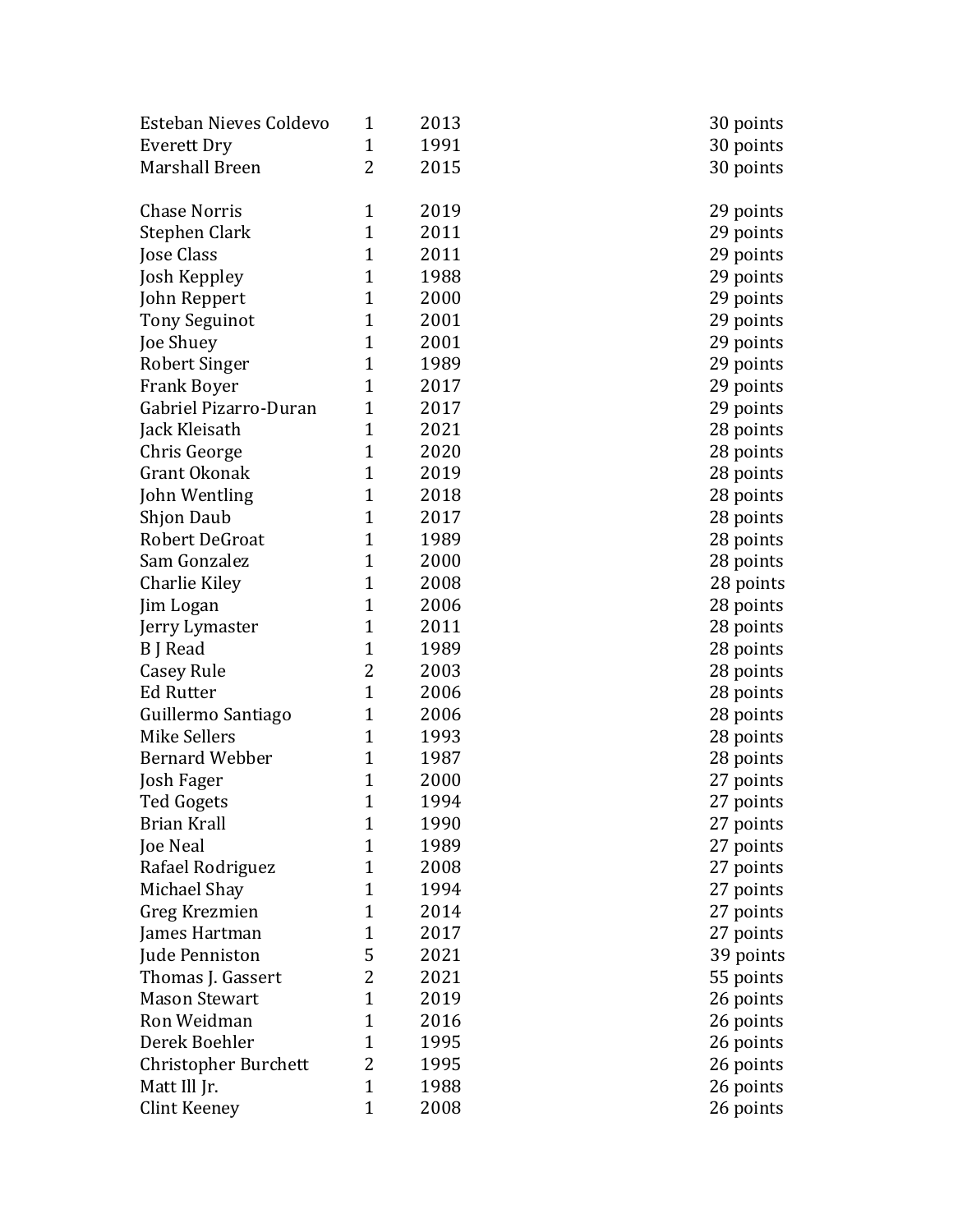| Corey Kleinfelter     | 1              | 1992 |  |
|-----------------------|----------------|------|--|
| John Spaulding        | $\mathbf{1}$   | 1997 |  |
| Earl Williams         | $\mathbf{1}$   | 1998 |  |
| Chase Testerman       | $\mathbf{1}$   | 2014 |  |
| Chase Boger           | $\overline{2}$ | 2019 |  |
| N. Clair Clawser      | $\mathbf{1}$   | 1990 |  |
| George Daubert Jr.    | $\mathbf{1}$   | 1988 |  |
| <b>Dustin Miller</b>  | $\mathbf{1}$   | 1992 |  |
| Kevin Seybert         | $\mathbf{1}$   | 1988 |  |
| <b>Chad Weaber</b>    | $\mathbf{1}$   | 1989 |  |
| Adam Bonenberger      | $\mathbf{1}$   | 1995 |  |
| Lucas Henry           | $\mathbf{1}$   | 2004 |  |
| Jeffrey Rebert        | $\mathbf{1}$   | 2008 |  |
| <b>Noah Sanders</b>   | $\mathbf{1}$   | 2010 |  |
| Nate Shuey            | $\mathbf{1}$   | 2001 |  |
| Joe Strickler         | $\mathbf{1}$   | 2002 |  |
| Colby Roe             | $\mathbf{1}$   | 2014 |  |
| Don Hopple            | $\mathbf{1}$   | 2017 |  |
| Sal Biondollo (1950)  | 2 <sup>1</sup> | 2017 |  |
| Cooper Crawford       | $\mathbf{1}$   | 2021 |  |
| Jack Carpenter        | $\mathbf{1}$   | 2017 |  |
| Andrew Farkas         | $\mathbf{1}$   | 1999 |  |
| Bob Boyer             | $\mathbf{1}$   | 2000 |  |
| Donald Jones          | $\mathbf{1}$   | 2001 |  |
| <b>Gregory Mathis</b> | $\mathbf{1}$   | 2010 |  |
| Matt Rhoads           | $\mathbf{1}$   | 1992 |  |
| Mitchell Hetrick      | $\mathbf{1}$   | 2015 |  |
| James Norris          | $\mathbf{1}$   | 2015 |  |
| Tyrel Yealy Jr.       | $\overline{2}$ | 2017 |  |
| Connor Okonak         | $\mathbf{1}$   | 2019 |  |
| <b>Brady Moran</b>    | $\mathbf 1$    | 2016 |  |
| <b>Bronson Coburn</b> | $\overline{1}$ | 2016 |  |
| Ryan Bowman           | 1              | 2005 |  |
| Shane Demmy           | $\mathbf{1}$   | 1994 |  |
| <b>Tyler Long</b>     | 2              | 2007 |  |
| Terry Lutz            | $\mathbf{1}$   | 1989 |  |
| Lantz Miller          | $\mathbf{1}$   | 1999 |  |
| Enrique Rodriguez     | $\mathbf{1}$   | 1995 |  |
| Camden Kilmoyer       | 4              | 2021 |  |
| Ricky Santana         | $\mathbf{1}$   | 2017 |  |
| Risky DeJesus         | $\mathbf{1}$   | 2004 |  |
| Robby Enigk           | $\mathbf{1}$   | 2011 |  |
| Burr Kemper           | $\mathbf{1}$   | 1992 |  |
| Daniel King           | $\mathbf{1}$   | 1998 |  |
| Mike Lazorcik         | $\mathbf{1}$   | 1990 |  |
| Frank Maldonado Sr.   | $\mathbf{1}$   | 2000 |  |

26 points 26 points 26 points 26 points 25 points 25 points 25 points 25 points 25 points 25 points 24 points 24 points 24 points 24 points 24 points 24 points 24 points 24 points 24 points 23 points 23 points 23 points 23 points 23 points 23 points 23 points 23 points 23 points 23 points 22 points 22 points 22 points 22 points 22 points 22 points 22 points 22 points 22 points 21 points 21 points 21 points 21 points 21 points 21 points 21 points 21 points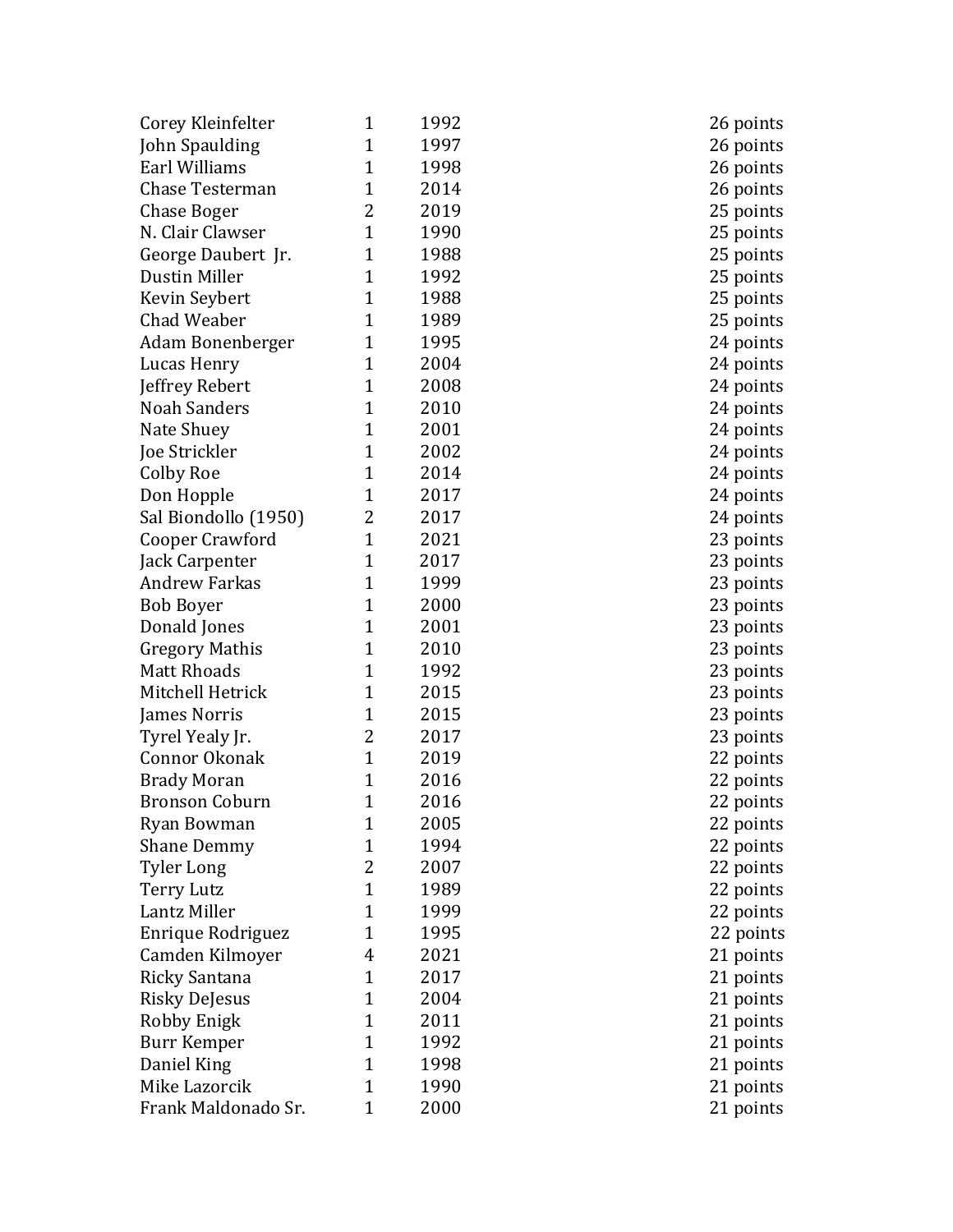| Kerry Reppert          | $\mathbf{1}$ | 2000 | 21 points |
|------------------------|--------------|------|-----------|
| David Werner           | $\mathbf{1}$ | 1990 | 21 points |
| Maverick Swingholm     | $\mathbf{1}$ | 2014 | 21 points |
| Ben DiScuillo          | $\mathbf{1}$ | 2018 | 20 points |
| <b>Shane Moran</b>     | $\mathbf{1}$ | 2016 | 20 points |
| Jason Beatty           | 1            | 1988 | 20 points |
| Kelly Berkheimer       | 1            | 2008 | 20 points |
| Justin Hunsicker       | $\mathbf{1}$ | 2001 | 20 points |
| Colin Jerde            | $\mathbf{1}$ | 1990 | 20 points |
| Neal O'Donnell         | $\mathbf{1}$ | 1997 | 20 points |
| Joe Peffley            | $\mathbf{1}$ | 2011 | 20 points |
| Joe Ramos              | $\mathbf{1}$ | 2000 | 20 points |
| <b>Matthew Sutter</b>  | $\mathbf{1}$ | 1997 | 20 points |
| Kernaras Harper        | $\mathbf{1}$ | 2014 | 20 points |
| Brayden Blauch         | $\mathbf{1}$ | 2017 | 20 points |
|                        |              |      |           |
| <b>Braylon Sellers</b> | 2            | 2021 | 19 points |
| <b>Brandon Fager</b>   | $\mathbf{1}$ | 2000 | 19 points |
| Joey Groff             | $\mathbf{1}$ | 2002 | 19 points |
| Tyler Leddick          | $\mathbf{1}$ | 2002 | 19 points |
| Jeremy Schneck         | $\mathbf{1}$ | 1991 | 19 points |
| Chris Wayson           | $\mathbf{1}$ | 2000 | 19 points |
| Devin Root             | $\mathbf{1}$ | 2008 | 18 points |
| Chad Slaughter         | $\mathbf{1}$ | 1988 | 18 points |
| <b>Matthew Snavely</b> | $\mathbf{1}$ | 1989 | 18 points |
| Marshall L. Harper     | 1            | 2014 | 18 points |
| Mark Dadazzio          | $\mathbf 1$  | 2015 | 18 points |
| Queston Rivera         | $\mathbf{1}$ | 2017 | 18 points |
| Diego Jose Serrano     | 1            | 2018 | 17 points |
| Joseph Meinnert        | 1            | 2018 | 17 points |
| Evan Ditzler           | $\mathbf{1}$ | 2016 | 17 points |
| <b>Adam Clouser</b>    | $\mathbf 1$  | 2012 | 17 points |
| Justin Bleyer          | 1            | 2006 | 17 points |
| Alex Frantz            | $\mathbf 1$  | 2009 | 17 points |
| Josh Hammaker          | 1            | 2005 | 17 points |
| Brendan Haverkamp      | 2            | 2013 | 17 points |
| Paul Heagy             | $\mathbf{1}$ | 2012 | 17 points |
| Max Ludwig             | 1            | 2010 | 17 points |
| Frank Maldonado Jr.    | 1            | 2000 | 17 points |
| Larry Wolfe            | $\mathbf 1$  | 1991 | 17 points |
| Harry Zerman           | $\mathbf{1}$ | 1991 | 17 points |
| Jeff Zimmerman (youth) | $\mathbf{1}$ | 1990 | 17 points |
| <b>Bryce Shaud</b>     | $\mathbf{1}$ | 2019 | 16 points |
| <b>Bryce Coburn</b>    | $\mathbf{1}$ | 2016 | 16 points |
| Mark Hammaker          | 1            | 2005 | 16 points |
| <b>Ryan Conlow</b>     | $\mathbf{1}$ | 2000 | 16 points |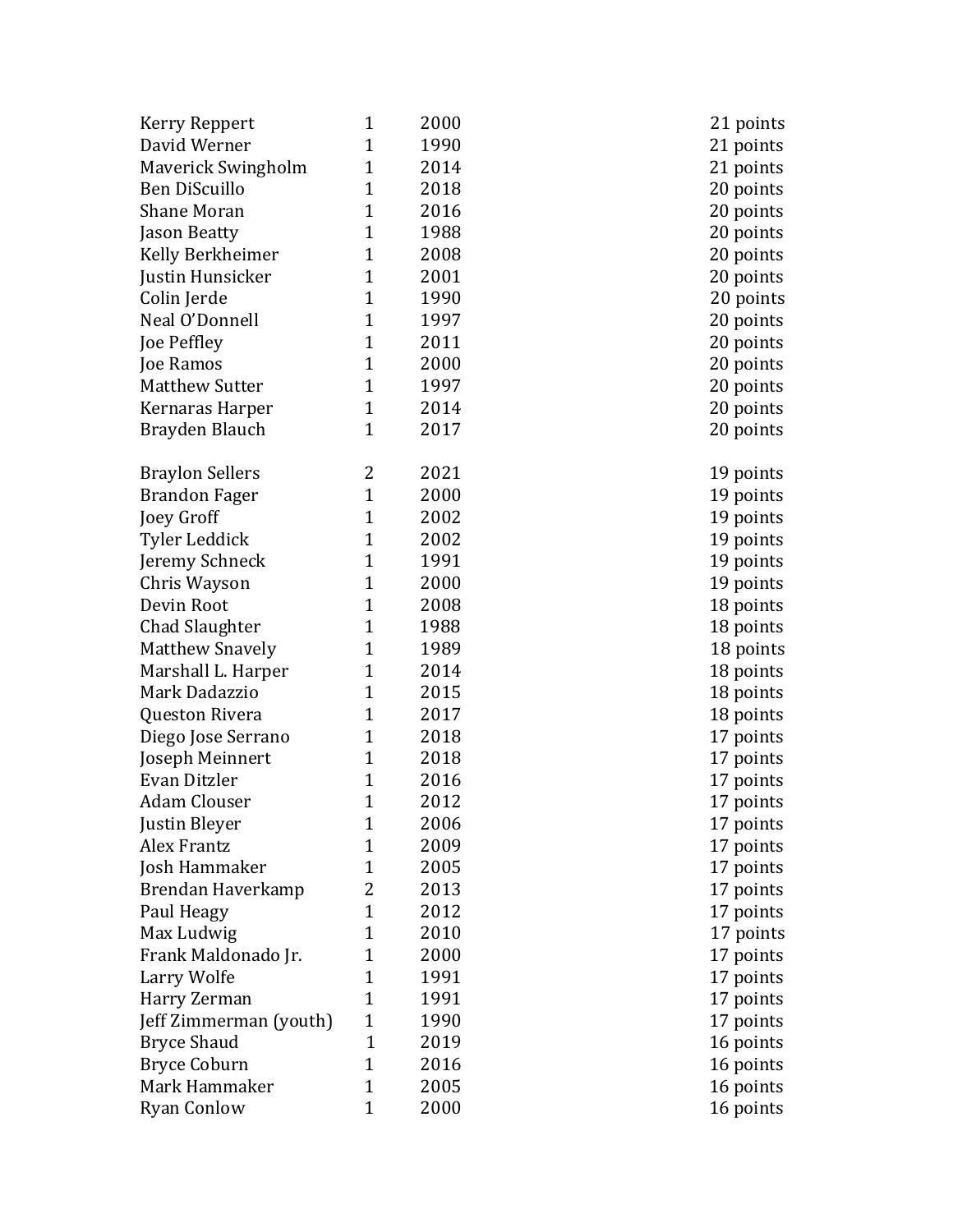| Justin Daullary             | 1              | 2001 | 16 points |
|-----------------------------|----------------|------|-----------|
| James Fies                  | $\mathbf{1}$   | 2000 | 16 points |
| Christian Gingrich          | 1              | 2001 | 16 points |
| Aran Heining                | 1              | 2005 | 16 points |
| Mark Manno                  | $\mathbf{1}$   | 2001 | 16 points |
| Dylan Rebuck                | $\mathbf{1}$   | 1999 | 16 points |
| Tim Rule                    | 2              | 2003 | 16 points |
| Christian Herling           | $\mathbf{1}$   | 2021 | 15 points |
| Vince Ringer                | $\mathbf{1}$   | 2019 | 15 points |
| <b>Timothy Bahner</b>       | $\mathbf 1$    | 2019 | 15 points |
| Landon Clark                | $\overline{1}$ | 2018 | 15 points |
| Michael Blauch              | 1              | 2010 | 15 points |
| Jacob Eisenhauer            | 1              | 2005 | 15 points |
| <b>Andrew Fies</b>          | $\overline{1}$ | 2000 | 15 points |
| Bo Kemper                   | $\mathbf{1}$   | 1992 | 15 points |
| Jason Lutz                  | $\mathbf{1}$   | 1989 | 15 points |
| Ryan McGinity               | $\overline{1}$ | 1991 | 15 points |
| Damien Mestizo              | $\mathbf{1}$   | 2006 | 15 points |
| <b>Tyler Garrett</b>        | $\mathbf{1}$   | 1999 | 14 points |
| Brayden Sunho               | $\mathbf{1}$   | 2011 | 14 points |
| Nikoli Kotay                | $\mathbf{1}$   | 2014 | 14 points |
| Jaxson Roof                 | $\mathbf{1}$   | 2021 | 13 points |
| Charlie Gingrich            | 1              | 2019 | 13 points |
| Jeremy Boyer                | 1              | 2000 | 13 points |
| Chris Adams                 | $\mathbf{1}$   | 1994 | 13 points |
| Jason Griffin               | 1              | 1995 | 13 points |
| Kyle McLaughlin             | $\mathbf 1$    | 1991 | 13 points |
| <b>Bradley DiScuillo</b>    | $\mathbf{1}$   | 2001 | 12 points |
| Bryce Killian               | 1              | 2005 | 12 points |
| Bryson Sunho                | 1              | 2011 | 12 points |
| <b>Manolito Pepi Torres</b> | $\mathbf{1}$   | 2002 | 12 points |
| Ryan Showers Jr.            | $\overline{1}$ | 2018 | 11 points |
| Kirk Bruner                 | $\mathbf{1}$   | 1999 | 11 points |
| <b>Kale Dostick</b>         | $\mathbf{1}$   | 2006 | 11 points |
| <b>Steven Dowhower</b>      | 1              | 2000 | 11 points |
| Rob Miller                  | 1              | 2001 | 11 points |
| Luis Santos                 | $\mathbf 1$    | 2006 | 11 points |
| Danny Watson                | $\mathbf{1}$   | 1991 | 11 points |
| Keegan Clark                | 1              | 2018 | 10 points |
| Seth Garrett                | $\mathbf{1}$   | 1999 | 10 points |
| Samuel Heagy                | $\mathbf{1}$   | 2012 | 10 points |
| Johnathon Heisey            | 1              | 2006 | 10 points |
| <b>Brent Paredes</b>        | $\mathbf{1}$   | 2005 | 10 points |
| <b>Troy Butts</b>           | 1              | 2017 | 10 points |
|                             |                |      |           |
| Matthew Brandt              | $\mathbf{1}$   | 1999 | 9 points  |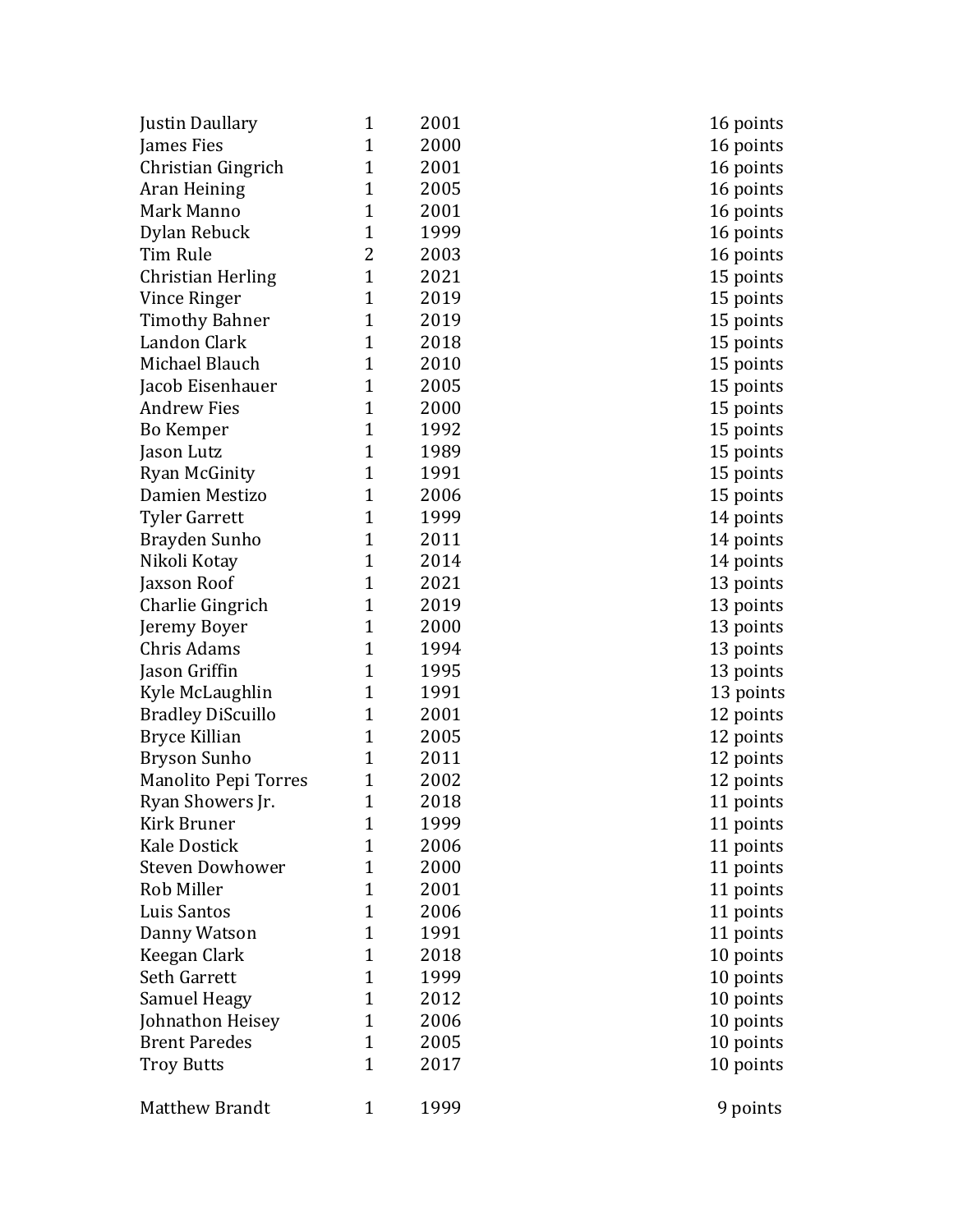| Liam Fidler        | 2020 | 8 points |
|--------------------|------|----------|
| Peter Mirabito     | 2018 | 8 points |
| Tim Boltz          | 2008 | 8 points |
| Keenon Hopple      | 2017 | 8 points |
| <b>Brian Reyes</b> | 2006 | 6 points |
| Joshua Andrews     | 2006 | 4 points |
|                    |      |          |

------------------------------------------------------------------------------------------------------------

## WOMEN'S DIVISION

| Jamye Mease Bonanno        | 21             | 2021 | 997 points |
|----------------------------|----------------|------|------------|
| Sue Herb                   | 9              | 2021 | 336 points |
| <b>Beth Aldinger Mease</b> | 16             | 2021 | 301 points |
| <b>Beth Werner Auman</b>   | 12             | 2016 | 235 points |
| Crystal Nolen Brown        | 5              | 2016 | 202 points |
| <b>Brittani Potts</b>      | 5              | 2015 | 184 points |
| Christine Kirsch           | 6              | 1999 | 170 points |
| <b>Becky Houser</b>        | $\overline{4}$ | 2006 | 155 points |
| Ali Thome                  | 5              | 2006 | 152 points |
| <b>Keely Strangarity</b>   | 6              | 2013 | 150 points |
| <b>Brandi Potts</b>        | 3              | 2007 | 137 points |
| Kimberly Miller            | 3              | 2008 | 130 points |
| Stephanie Hoffman          | 3              | 2001 | 127 points |
| Erin Penniston             | 6              | 2021 | 113 points |
| Janelle Mrakovich          | 2              | 2007 | 104 points |
| Linda Nace                 | $\overline{2}$ | 2001 | 85 points  |
| <b>Wendy Sellers</b>       | $\overline{4}$ | 2021 | 62 points  |
| <b>Tiffany DeJesus</b>     | 2              | 2004 | 60 points  |
| Amy Gross                  | $\overline{2}$ | 1994 | 60 points  |
| Tina Peffley Clarkson      | 2              | 2004 | 59 points  |
| Rachel Repanshek           | $\overline{2}$ | 2000 | 58 points  |
| Melodye Hostetter          | 3              | 2004 | 57 points  |
| Karen Shaak                | 2              | 2001 | 53 points  |
| Emma Rule                  | $\overline{4}$ | 2010 | 52 points  |
| Aliona Penniston           | 7              | 2021 | 49 points  |
| Cindy Gingrich             | 4              | 2016 | 46 points  |
| Karyn Miller               | $\mathbf{1}$   | 2000 | 42 points  |